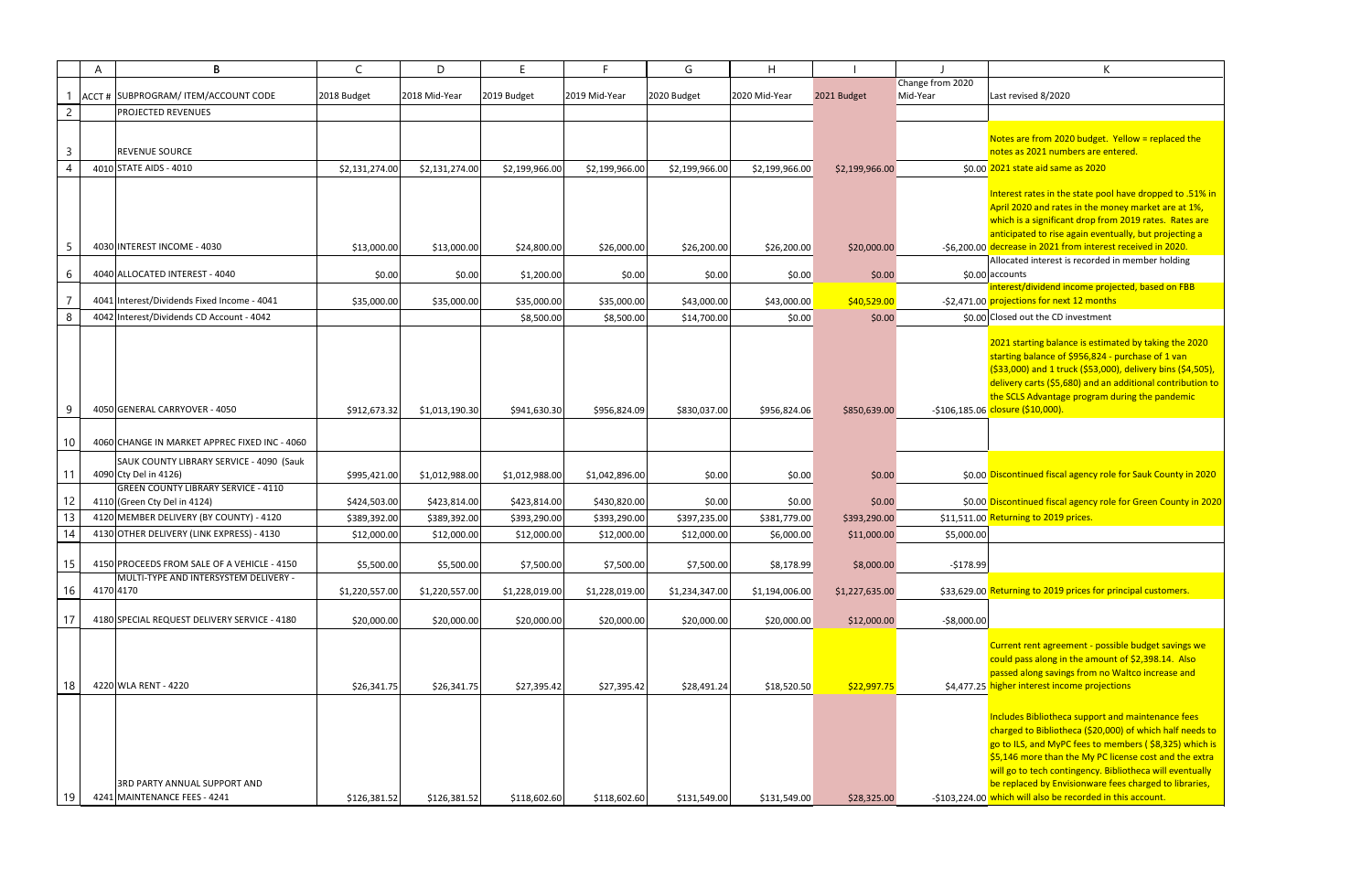| K                                                                                                                                                                                                                                                                                                                                                                                     |
|---------------------------------------------------------------------------------------------------------------------------------------------------------------------------------------------------------------------------------------------------------------------------------------------------------------------------------------------------------------------------------------|
|                                                                                                                                                                                                                                                                                                                                                                                       |
| Last revised 8/2020                                                                                                                                                                                                                                                                                                                                                                   |
| Does not include MyPC. Includes \$1,145,355 for ILS,<br>\$6,000 for GetIt, \$1,052,581 for Tech (\$1,299,323 -<br>SCLS contribution of \$244,356 - \$10,000 funded by<br>Bibliotheca fees + \$7,614 in extra PC support fees which<br>will go to tech contingency). Note: Adjusted CSP fees<br>down \$244 on cost formula after fees were set. So this<br>line may be a little short. |
|                                                                                                                                                                                                                                                                                                                                                                                       |
| 2021 starting amount = anticipated ending amount on<br>2020 mid-year budget which is 2019 audited amount<br>plus anticipated increase in 2020.                                                                                                                                                                                                                                        |
| Moved to tech carryover                                                                                                                                                                                                                                                                                                                                                               |
| Moved to tech carryover                                                                                                                                                                                                                                                                                                                                                               |
| 2021 starting amount = anticipated ending amount on                                                                                                                                                                                                                                                                                                                                   |
| 2020 mid-year budget which is the 2019 audited                                                                                                                                                                                                                                                                                                                                        |
| amount.                                                                                                                                                                                                                                                                                                                                                                               |
|                                                                                                                                                                                                                                                                                                                                                                                       |
|                                                                                                                                                                                                                                                                                                                                                                                       |
|                                                                                                                                                                                                                                                                                                                                                                                       |
|                                                                                                                                                                                                                                                                                                                                                                                       |
|                                                                                                                                                                                                                                                                                                                                                                                       |
|                                                                                                                                                                                                                                                                                                                                                                                       |
|                                                                                                                                                                                                                                                                                                                                                                                       |
|                                                                                                                                                                                                                                                                                                                                                                                       |
| Projections based on 2019 and 2020 performance.                                                                                                                                                                                                                                                                                                                                       |
|                                                                                                                                                                                                                                                                                                                                                                                       |
|                                                                                                                                                                                                                                                                                                                                                                                       |
|                                                                                                                                                                                                                                                                                                                                                                                       |
|                                                                                                                                                                                                                                                                                                                                                                                       |
|                                                                                                                                                                                                                                                                                                                                                                                       |
|                                                                                                                                                                                                                                                                                                                                                                                       |
|                                                                                                                                                                                                                                                                                                                                                                                       |
|                                                                                                                                                                                                                                                                                                                                                                                       |
|                                                                                                                                                                                                                                                                                                                                                                                       |
|                                                                                                                                                                                                                                                                                                                                                                                       |
|                                                                                                                                                                                                                                                                                                                                                                                       |
|                                                                                                                                                                                                                                                                                                                                                                                       |

|        | A | B                                                               | $\mathsf{C}$   | D              | E.             | F.             | G              | H.             |                |                              | K                                                                                                                                                                                                                                                                                                                                    |
|--------|---|-----------------------------------------------------------------|----------------|----------------|----------------|----------------|----------------|----------------|----------------|------------------------------|--------------------------------------------------------------------------------------------------------------------------------------------------------------------------------------------------------------------------------------------------------------------------------------------------------------------------------------|
|        |   | ACCT # SUBPROGRAM/ ITEM/ACCOUNT CODE                            | 2018 Budget    | 2018 Mid-Year  | 2019 Budget    | 2019 Mid-Year  | 2020 Budget    | 2020 Mid-Year  | 2021 Budget    | Change from 2020<br>Mid-Year | Last revised 8/2020                                                                                                                                                                                                                                                                                                                  |
|        |   |                                                                 |                |                |                |                |                |                |                |                              | Does not include MyPC. Includes \$1,145,355 for IL<br>\$6,000 for GetIt, \$1,052,581 for Tech (\$1,299,323<br>SCLS contribution of \$244,356 - \$10,000 funded by<br>Bibliotheca fees + \$7,614 in extra PC support fees<br>will go to tech contingency). Note: Adjusted CSP f<br>down \$244 on cost formula after fees were set. So |
| 20     |   | 4242 ILS/TECHNOLOGY MEMBER PAYMENTS - 4242                      | \$2,164,217.00 | \$2,164,217.00 | \$2,152,057.00 | \$2,152,057.00 | \$2,155,791.60 | \$2,155,791.60 | \$2,203,936.00 |                              | \$48,144.40 line may be a little short.                                                                                                                                                                                                                                                                                              |
| 21     |   | Back Up Collaboration System Contribution<br>4243 Income - 4243 |                |                |                | \$135,000.00   |                |                |                | \$0.00                       |                                                                                                                                                                                                                                                                                                                                      |
| 22     |   | TECHNOLOGY CARRYOVER FOR EQUIPMENT<br>4245 REPLACEMENT - 4245   | \$560,382.95   | \$685,692.95   | \$704,178.95   | \$818,864.08   | \$826,145.08   | \$585,471.03   | \$590,467.03   |                              | 2021 starting amount = anticipated ending amour<br>2020 mid-year budget which is 2019 audited amou<br>\$4,996.00 plus anticipated increase in 2020.                                                                                                                                                                                  |
| 23     |   | 4246 ENTERPRISE WIRELESS CARRYOVER - 4246                       | \$0.00         | \$0.00         |                |                | \$0.00         |                |                |                              | \$0.00 Moved to tech carryover                                                                                                                                                                                                                                                                                                       |
| 24     |   | 4247 LIBRARY ONLINE CARRYOVER - 4247                            | \$0.00         | \$0.00         |                |                | \$0.00         |                |                |                              | \$0.00 Moved to tech carryover<br>2021 starting amount = anticipated ending amoun                                                                                                                                                                                                                                                    |
| 25     |   | ILS CARRYOVER FOR FUTURE DEVELOPMENT -<br>4270 4270             | \$458,650.28   | \$410,162.28   | \$400,162.28   | \$420,962.99   | \$420,962.99   | \$431,974.02   | \$431,974.02   |                              | 2020 mid-year budget which is the 2019 audited<br>\$0.00 amount.                                                                                                                                                                                                                                                                     |
| 26     |   | 4280 Consulting Services Fees - 4280                            | \$0.00         |                | \$0.00         | \$0.00         | \$0.00         | \$0.00         | \$0.00         | \$0.00                       |                                                                                                                                                                                                                                                                                                                                      |
| 27     |   | Marketing/PR/Advocacy Services                                  |                |                |                |                |                |                |                | \$0.00                       |                                                                                                                                                                                                                                                                                                                                      |
| 28     |   | <b>Web Services</b>                                             |                |                |                |                |                |                |                | \$0.00                       |                                                                                                                                                                                                                                                                                                                                      |
| 29     |   | <b>Public Library Administration Services</b>                   |                |                |                |                |                |                |                | \$0.00                       |                                                                                                                                                                                                                                                                                                                                      |
| $30\,$ |   | <b>CE Services</b>                                              |                |                |                |                |                |                |                | \$0.00                       |                                                                                                                                                                                                                                                                                                                                      |
| 31     |   | <b>Youth Services</b>                                           |                |                |                |                |                |                |                | \$0.00                       |                                                                                                                                                                                                                                                                                                                                      |
| 32     |   | <b>Building Design Services</b>                                 |                |                |                |                |                |                |                | \$0.00                       |                                                                                                                                                                                                                                                                                                                                      |
| 33     |   | 4290 Foundation Admin Fees - 4290                               | \$9,500.00     | \$9,500.00     | \$13,000.00    | \$13,000.00    | \$15,000.00    | \$15,000.00    | \$20,000.00    |                              | \$5,000.00 Projections based on 2019 and 2020 performance                                                                                                                                                                                                                                                                            |
| 34     |   | 4405 Miscellaneous Admin Income - 4405                          |                | \$0.00         | \$0.00         | \$0.00         | \$0.00         | \$0.00         | \$0.00         | \$0.00                       |                                                                                                                                                                                                                                                                                                                                      |
| 35     |   | 9102 LSTA - TECHNOLOGY (11-142) - 9102                          | \$0.00         | \$0.00         | \$0.00         | \$0.00         |                |                |                | \$0.00                       |                                                                                                                                                                                                                                                                                                                                      |
| 36     |   | 9113 LSTA - DELIVERY (11-116) - 9113                            | \$75,000.00    | \$75,000.00    | \$75,000.00    | \$75,000.00    | \$75,000.00    | \$75,000.00    | \$75,000.00    | \$0.00                       |                                                                                                                                                                                                                                                                                                                                      |
| 37     |   | 9120 LSTA-Serving the Homeless - 9120                           | \$0.00         | \$0.00         | \$0.00         | \$0.00         |                |                |                | \$0.00                       |                                                                                                                                                                                                                                                                                                                                      |
| 38     |   | 9125 LSTA-Serving Job Seekers (16-121) - 9125                   |                | \$0.00         | \$0.00         | \$0.00         |                |                |                | \$0.00                       |                                                                                                                                                                                                                                                                                                                                      |
| 39     |   | LSTA-Adverse Childhood Exp (16-211)                             |                | \$0.00         | \$0.00         | \$0.00         |                |                |                | \$0.00                       |                                                                                                                                                                                                                                                                                                                                      |
| 40     |   | 9140 LSTA-DIGITAL CONTENT BUYING POOL - 9140                    | \$0.00         | \$0.00         | \$0.00         | \$0.00         |                |                |                | \$0.00                       |                                                                                                                                                                                                                                                                                                                                      |
| 41     |   | 9145 LSTA-SERVING OLDER ADULTS                                  |                | \$40,000.00    | \$0.00         | \$0.00         |                |                |                | \$0.00                       |                                                                                                                                                                                                                                                                                                                                      |
| 42     |   | 9156 TEACH Training Grant                                       |                | \$3,159.00     | \$2,004.00     | \$2,004.00     |                |                |                | \$0.00                       |                                                                                                                                                                                                                                                                                                                                      |
| 43     |   | 9158 WISElearn Grant                                            |                |                |                | \$60,000.00    |                |                |                | \$0.00                       |                                                                                                                                                                                                                                                                                                                                      |
| 44     |   | 9160 Enterprise Wireless Income-9160                            | \$0.00         | \$0.00         | \$0.00         | \$0.00         |                |                |                | \$0.00                       |                                                                                                                                                                                                                                                                                                                                      |
| 45     |   | 9165 Back Up Collaboration LSTA                                 |                |                |                | \$399,500.00   |                |                |                | \$0.00                       |                                                                                                                                                                                                                                                                                                                                      |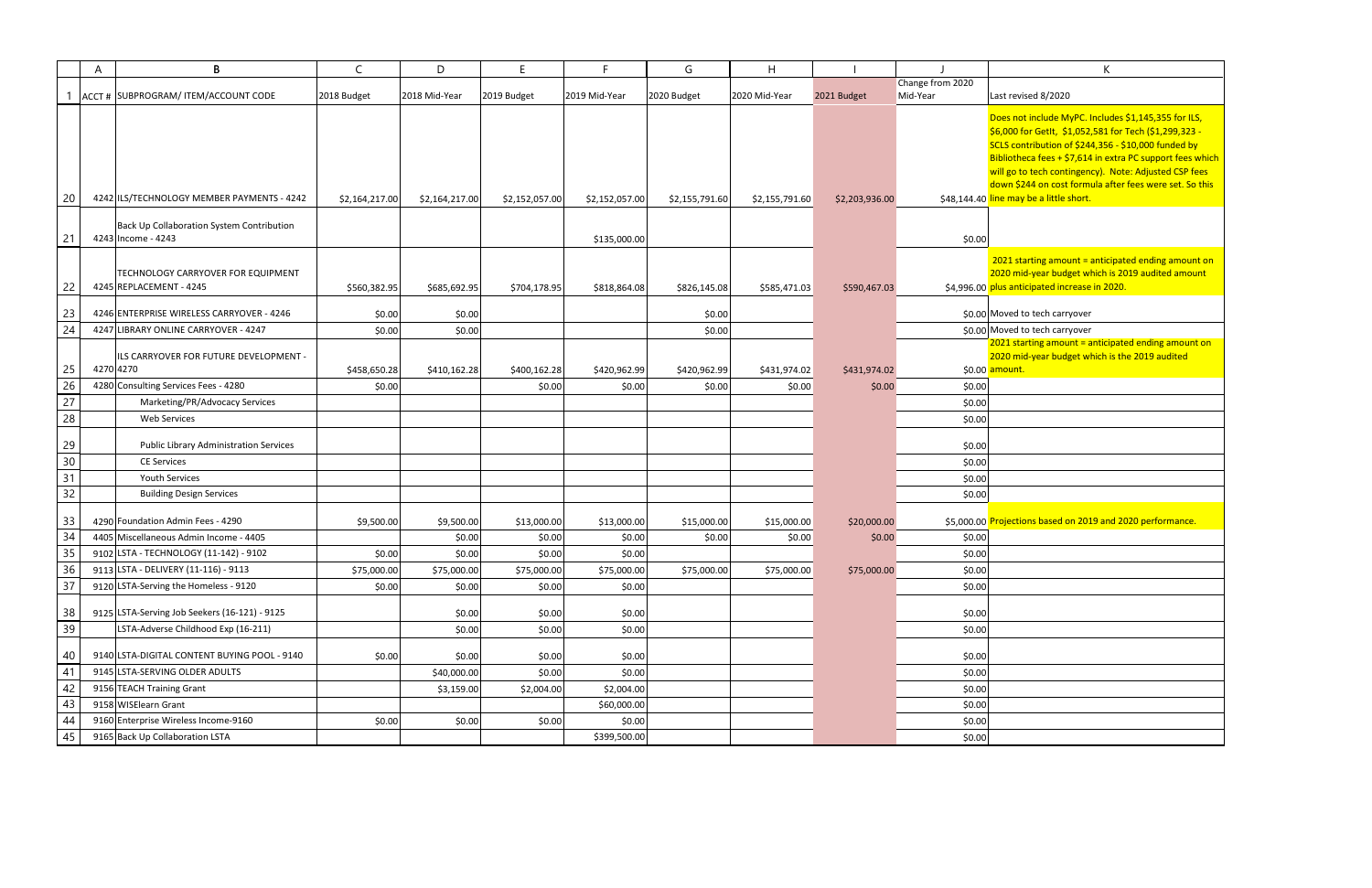|    | A         | B                                            | C            | D                                                 | F.              | F                                                              | G              | H                      |                |                  | K                                                                     |
|----|-----------|----------------------------------------------|--------------|---------------------------------------------------|-----------------|----------------------------------------------------------------|----------------|------------------------|----------------|------------------|-----------------------------------------------------------------------|
|    |           |                                              |              |                                                   |                 |                                                                |                |                        |                | Change from 2020 |                                                                       |
|    |           | ACCT # SUBPROGRAM/ ITEM/ACCOUNT CODE         | 2018 Budget  | 2018 Mid-Year                                     | 2019 Budget     | 2019 Mid-Year                                                  | 2020 Budget    | 2020 Mid-Year          | 2021 Budget    | Mid-Year         | Last revised 8/2020                                                   |
|    |           |                                              |              |                                                   |                 |                                                                |                |                        |                |                  |                                                                       |
|    |           |                                              |              |                                                   |                 |                                                                |                |                        |                |                  |                                                                       |
|    |           |                                              |              |                                                   |                 |                                                                |                |                        |                |                  | For 2021: Digital Media Buying Pool (\$274,348), 5%                   |
|    |           |                                              |              |                                                   |                 |                                                                |                |                        |                |                  | increase, MAD no longer paying for SCIDS, they will buy               |
|    |           |                                              |              |                                                   |                 |                                                                |                |                        |                |                  | SCIDS (for Advantage) materials out of the                            |
|    |           | <b>MEMBERS DIGITAL CONTENT BUYING POOL -</b> |              |                                                   |                 |                                                                |                |                        |                |                  | Supplementary Agreement starting in 2020, Advantage                   |
| 46 | 9170 9170 |                                              | \$276,314.00 | \$276,314.00                                      | \$283,288.00    | \$283,288.00                                                   | \$277,867.00   | \$347,110.00           | \$299,563.00   |                  | -\$47,547.00 (\$20,000). Includes Transparent Language \$5,215.       |
| 47 |           | 9175 Digitization Collaboration LSTA         |              |                                                   |                 | \$6,700.00                                                     |                | \$6,644.21             |                | -\$6,644.21      |                                                                       |
| 48 |           |                                              |              |                                                   |                 |                                                                |                |                        |                | \$0.00           |                                                                       |
|    |           |                                              |              |                                                   |                 |                                                                |                |                        |                |                  |                                                                       |
| 49 |           | TOTAL REVENUE (without carry over funds)     | S.           | 7,924,401.27 \$7,984,438.27 \$                    | 8,038,424.02    | \$8,676,538.02                                                 | \$6,638,646.84 | \$6,628,745.30         | \$6,562,241.75 |                  | $-$ \$66,503.55 Total Revenue                                         |
| 50 |           | <b>TOTAL CARRY OVER FUNDS</b>                |              | $1,931,706.55$ $\mid \xi$ 2,109,045.53 $\mid \xi$ | 2,045,971.53 \$ | 2,196,651.16                                                   | \$2,077,145.07 | \$1,974,269.11         | \$1,873,080.05 | $-$101,189.06$   |                                                                       |
| 51 |           | <b>GRAND TOTAL ALL REVENUE SOURCES</b>       |              |                                                   |                 | $9,856,107.82$ \$10,093,483.80 \$10,084,395.55 \$10,873,189.18 | 8,715,791.91   | ۱Ś.<br>8,603,014.41 \$ | 8,435,321.80   |                  | -\$167,692.61 Grand Total Revenue                                     |
| 52 |           |                                              |              |                                                   |                 |                                                                |                |                        |                |                  |                                                                       |
| 53 |           | <b>PROJECTED EXPENDITURES</b>                |              |                                                   |                 |                                                                |                |                        |                |                  |                                                                       |
| 54 |           |                                              |              |                                                   |                 |                                                                |                |                        |                |                  |                                                                       |
| 55 |           |                                              |              |                                                   |                 |                                                                |                |                        |                |                  |                                                                       |
| 56 |           | INTERLOAN AND RESOURCE SERVICES              |              |                                                   |                 |                                                                |                |                        |                |                  |                                                                       |
|    |           |                                              |              |                                                   |                 |                                                                |                |                        |                |                  |                                                                       |
| 57 |           |                                              |              |                                                   |                 |                                                                |                |                        |                |                  |                                                                       |
| 58 |           | 5130 MADISON PUBLIC LIBRARY - 5130           | \$266,184.00 | \$266,184.00                                      | \$266,184.00    | \$266,184.00                                                   | \$266,184.00   | \$266,184.00           | \$266,184.00   | \$0.00           |                                                                       |
| 59 |           | 5230 DAMAGED MATERIALS - 5230                | \$250.00     | \$250.00                                          | \$200.00        | \$200.00                                                       | \$200.00       | \$200.00               | \$200.00       | \$0.00           |                                                                       |
| 60 |           | 5260 NET LENDER PAYMENTS - 5260              | \$0.00       | \$0.00                                            | \$0.00          | \$0.00                                                         | \$0.00         | \$0.00                 | \$0.00         | \$0.00           |                                                                       |
| 61 |           | 5310 OUT-OF-SYSTEM INTERLOAN - 5310          | \$28,542.39  | \$28,542.39                                       | \$29,757.00     | \$29,757.00                                                    | \$28,490.17    | \$28,490.17            | \$28,490.15    |                  | -\$0.02 OCLC holding prices flat in 2021                              |
|    |           |                                              |              |                                                   |                 |                                                                |                |                        |                |                  |                                                                       |
|    |           |                                              |              |                                                   |                 |                                                                |                |                        |                |                  | One flat fee for SCLS includes access. We do not get a                |
|    |           |                                              |              |                                                   |                 |                                                                |                |                        |                |                  | separate bill for MFD or BAR. MID is paid out of the WIM              |
|    |           |                                              |              |                                                   |                 |                                                                |                |                        |                |                  | account. Billed July - June adjust at 6 mths OCLC held                |
| 62 |           | WorldShare ILL:                              | \$25,492.39  | \$25,492.39                                       | \$25,294.00     | \$25,294.00                                                    | \$26,242.46    | \$26,242.46            | \$26,242.44    |                  | -\$0.02 prices flat from 2020                                         |
| 63 |           | ILL/IFM for STP                              |              | \$0.00                                            | \$1,413.00      | \$1,413.00                                                     | \$1,197.71     | \$1,197.71             | \$1,197.71     |                  | \$0.00 ILL for STP OCLC held prices flat from 2020                    |
| 64 |           | 1/4 of OCLC Access Fee:                      | \$0.00       | \$0.00                                            | \$0.00          | \$0.00                                                         | \$0.00         | \$0.00                 |                |                  | \$0.00 No longer a separate fee                                       |
|    |           |                                              |              |                                                   |                 |                                                                |                |                        |                |                  | Works as ILL loaning credit to offset when we have to                 |
| 65 |           | IFM Fees:                                    | \$250.00     | \$250.00                                          | \$250.00        | \$250.00                                                       | \$250.00       | \$250.00               | \$250.00       |                  | \$0.00 pay to borrow                                                  |
| 66 |           | WISCAT fees/RLL: pd to DPI                   | \$2,800.00   | \$2,800.00                                        | \$2,800.00      | \$2,800.00                                                     | \$800.00       | \$800.00               | \$800.00       |                  | \$200 x 4 members (MAD, MID, MFD, STP): pd to DPI,<br>\$0.00 not OCLC |
|    |           |                                              |              |                                                   |                 |                                                                |                |                        |                |                  |                                                                       |
| 67 |           | 5320 ONLINE CONTENT AND MEMBERSHIPS - 5320   | \$45,642.29  | \$45,642.29                                       | \$43,823.00     | \$43,823.00                                                    | \$44,808.00    | \$44,808.00            | \$45,058.00    | \$250.00         |                                                                       |
|    |           | WorldCat Discovery Subscription (First       |              |                                                   |                 |                                                                |                |                        |                |                  | Billed July-June Adjust at 6 mths OCLC held flat from                 |
| 68 |           | Search)for members and patrons:              | \$25,322.00  | \$25,322.00                                       | \$26,272.00     | \$26,272.00                                                    | \$27,257.00    | \$27,257.00            | \$27,257.00    | \$0.00 2020      |                                                                       |
| 69 |           | <b>WPLC Membership:</b>                      | \$8,493.00   | \$8,493.00                                        | \$5,605.00      | \$5,605.00                                                     | \$5,605.00     | \$5,605.00             | \$5,855.00     | \$250.00         |                                                                       |
| 70 |           | <b>WPLC Purchasing Pool for e-Content:</b>   | \$0.00       | \$0.00                                            |                 |                                                                | \$0.00         | \$0.00                 |                | \$0.00           |                                                                       |
| 71 |           | WiLS membership:                             | \$10,746.00  | \$10,746.00                                       | \$10,746.00     | \$10,746.00                                                    | \$10,746.00    | \$10,746.00            | \$10,746.00    |                  | \$0.00 pd thru 6/2021                                                 |
|    |           |                                              |              |                                                   |                 |                                                                |                |                        |                |                  |                                                                       |
|    |           |                                              |              |                                                   |                 |                                                                |                |                        |                |                  | 1/10 of 1% of SCLS state aid paid to SRLAAW for                       |
|    |           |                                              |              |                                                   |                 |                                                                |                |                        |                |                  | advocacy. Madison will pay half of this. Plus \$100 for               |
| 72 |           | SRLAAW:                                      | \$1,081.29   | \$1,081.29                                        | \$1,200.00      | \$1,200.00                                                     | \$1,200.00     | \$1,200.00             | \$1,200.00     |                  | \$0.00 annual dues 2020 not sure of Advoc fee                         |
| 73 |           | Recollection WI:                             | \$0.00       | \$0.00                                            | \$0.00          | \$0.00                                                         | \$0.00         | \$0.00                 | \$0.00         |                  | \$0.00 WPLC paying this fee                                           |
| 74 |           |                                              |              |                                                   |                 |                                                                |                |                        |                |                  |                                                                       |
| 75 |           | <b>SUBPROGRAM I. TOTALS</b>                  | \$340,618.68 | \$340,618.68                                      | \$339,964.00    | \$339,964.00                                                   | \$339,682.17   | \$339,682.17           | \$339,932.15   | \$249.98         |                                                                       |
| 76 |           |                                              |              |                                                   |                 |                                                                |                |                        |                |                  |                                                                       |
|    |           |                                              |              |                                                   |                 |                                                                |                |                        |                |                  |                                                                       |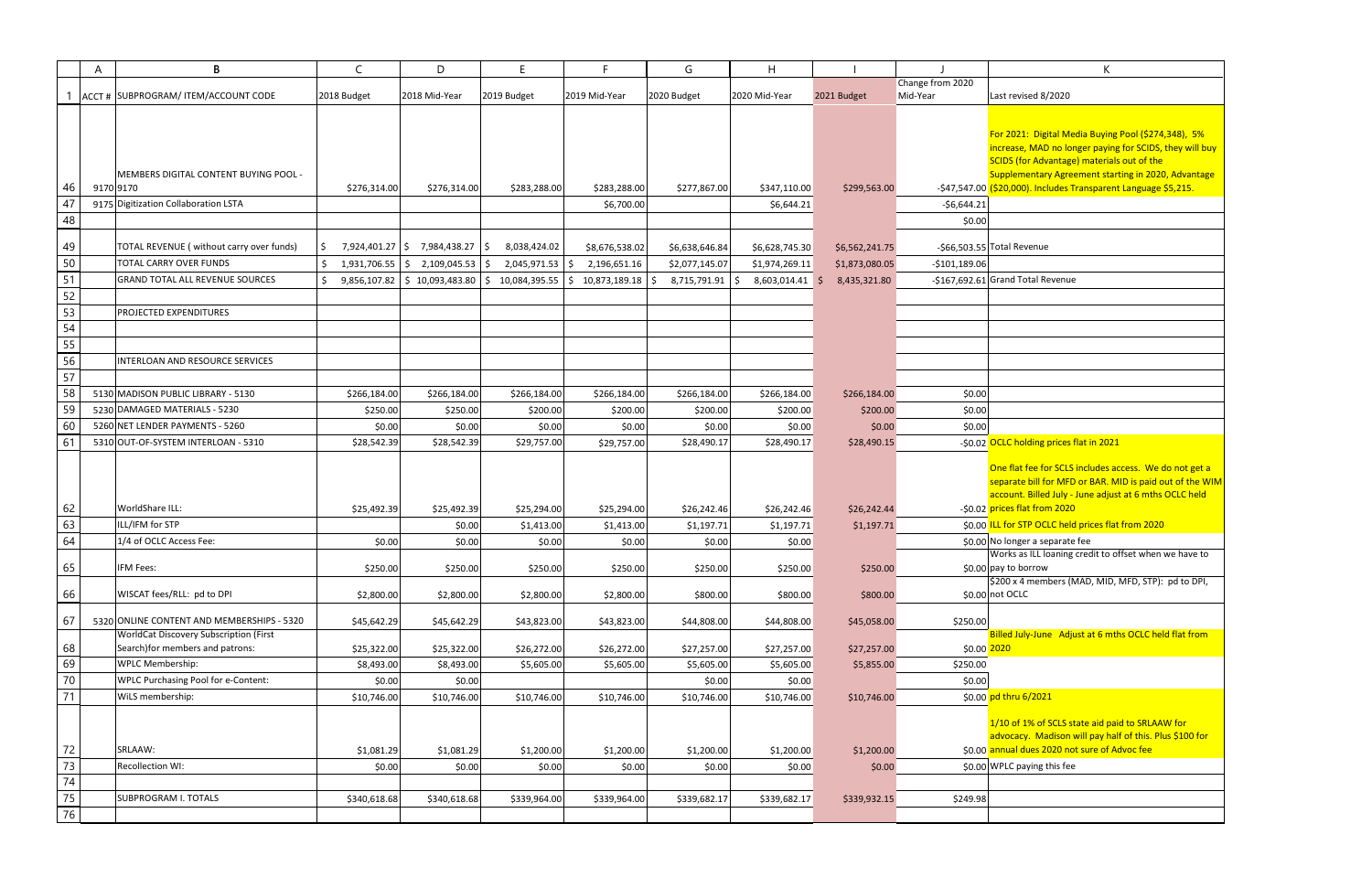|          | A | B                                                                                  | C              | D                           | E              | F              | G              | H              |                             |                                    | К                                                      |
|----------|---|------------------------------------------------------------------------------------|----------------|-----------------------------|----------------|----------------|----------------|----------------|-----------------------------|------------------------------------|--------------------------------------------------------|
|          |   |                                                                                    |                | 2018 Mid-Year               | 2019 Budget    | 2019 Mid-Year  |                | 2020 Mid-Year  |                             | Change from 2020<br>Mid-Year       |                                                        |
| 77       |   | ACCT # SUBPROGRAM/ ITEM/ACCOUNT CODE<br>MULTITYPE LIBRARY COOPERATION              | 2018 Budget    |                             |                |                | 2020 Budget    |                | 2021 Budget                 |                                    | Last revised 8/2020                                    |
| 78       |   |                                                                                    |                |                             |                |                |                |                |                             |                                    |                                                        |
|          |   |                                                                                    |                |                             |                |                |                |                |                             |                                    | \$0.00 2021 does not include a wage grid increase      |
| 79<br>80 |   | 5510 STAFF SALARIES AND WAGES - 5510                                               | \$17,823.11    | \$17,823.11                 | \$18,001.34    | \$18,001.34    | \$18,181.36    | \$18,181.36    | \$18,181.36                 |                                    |                                                        |
| 81       |   | SUBPROGRAM III. TOTALS                                                             | Ŝ.             |                             |                |                |                |                |                             |                                    |                                                        |
| 82       |   |                                                                                    | $17,823.11$ \$ | $17,823.11$ \$              | $18,001.34$ \$ | $18,001.34$ \$ | $18,181.36$ \$ | $18,181.36$ \$ | 18,181.36                   | \$0.00                             |                                                        |
| 83       |   | ILS/TECHNOLOGY SERVICES                                                            |                |                             |                |                |                |                |                             |                                    |                                                        |
| 84       |   |                                                                                    |                |                             |                |                |                |                |                             |                                    |                                                        |
| 85       |   | 5530 ILS CONTRACTED SUPPORT - 5530                                                 | \$103,270.00   |                             | \$98,511.96    | \$98,511.96    | \$103,149.96   | \$103,149.96   |                             | \$4,960.04                         |                                                        |
| 86       |   | 5535 ILS CONTRACTED DEVELOPMENT -- 5535                                            | \$10,000.00    | \$103,270.00<br>\$10,000.00 | \$20,000.00    | \$20,000.00    | \$20,000.00    | \$20,000.00    | \$108,110.00<br>\$20,000.00 | \$0.00                             |                                                        |
|          |   |                                                                                    |                |                             |                |                |                |                |                             |                                    | Solus (\$26,092) will replace Library Anywhe           |
|          |   |                                                                                    |                |                             |                |                |                |                |                             |                                    | app. Any expense that exceeds the amount               |
|          |   | ILS THIRD PARTY MAINTENANCE & STARTUP --                                           |                |                             |                |                |                |                |                             |                                    | Library Anywhere will be paid out of the IL!           |
| 87       |   | 5540 5540                                                                          | \$79,696.00    | \$79,696.00                 | \$56,964.00    | \$56,964.00    | \$57,165.00    | \$57,165.00    | \$57,482.00                 | \$317.00 5590.                     |                                                        |
| 88       |   | 5545 ILS TELENOTICE PHONE CHARGES -- 5545                                          | \$7,100.00     | \$7,100.00                  | \$6,950.00     | \$6,950.00     | \$7,803.00     | \$7,803.00     | \$7,835.00                  | \$32.00                            |                                                        |
| 89       |   | 5550 ILS STAFF SALARIES - 5550                                                     | \$283,997.93   | \$283,997.93                | \$328,954.00   | \$328,954.00   | \$331,509.30   | \$331,509.30   | \$339,925.00                |                                    | \$8,415.70 2021 does not include a wage grid increase  |
| 90       |   | 5551 ILS CATALOGING SOFTWARE/CONTRACT - 5551                                       | \$538,907.65   | \$538,907.65                | \$492,082.12   | \$492,082.12   | \$495,375.64   | \$495,375.64   | \$495,375.68                |                                    | \$0.04 Same as 2020                                    |
|          |   |                                                                                    |                |                             |                |                |                |                |                             |                                    |                                                        |
| 91       |   | <b>Madison Cataloging Contract:</b>                                                | \$454,255.00   | \$454,255.00                | \$404,255.00   | \$404,255.00   | \$404,255.00   | \$404,255.00   | \$404,255.00                |                                    | \$0.00 Same as 2020                                    |
|          |   |                                                                                    |                |                             |                |                |                |                |                             |                                    |                                                        |
| 92       |   | <b>OCLC Cataloging and Metadata Subscription</b>                                   | \$84,652.65    | \$84,652.65                 | \$87,827.12    | \$87,827.12    | \$91,120.64    | \$91,120.64    | \$91,120.68                 |                                    | \$0.04 updated OCLC amount                             |
| 93       |   | 5552 ILS AUTHORITY CONTROL - 5552<br>TECHNOLOGY: HARDWARE MAINTENANCE -            | \$9,920.00     | \$9,920.00                  | \$9,920.00     | \$9,920.00     | \$10,960.00    | \$10,960.00    | \$12,208.00                 | \$1,248.00                         |                                                        |
| 94       |   | 5555 5555                                                                          | \$24,494.00    | \$24,494.00                 | \$25,066.00    | \$25,066.00    | \$18,483.00    | \$18,483.00    | \$18,206.00                 | $-5277.00$                         |                                                        |
|          |   | TECHNOLOGY:                                                                        |                |                             |                |                |                |                |                             |                                    |                                                        |
|          |   | TELECOMMUNICATIONS/CENTRAL SERVER                                                  |                |                             |                |                |                |                |                             |                                    |                                                        |
| 95       |   | 5560 HARDWARE - 5560                                                               | \$138,755.00   | \$106,755.00                | \$97,894.00    | \$97,894.00    | \$119,287.00   | \$119,287.00   | \$127,885.00                | \$8,598.00                         |                                                        |
| 96       |   | 5565 TECHNOLOGY: SOFTWARE LICENSES - 5565                                          | \$92,754.00    | \$77,754.00                 | \$78,923.00    | \$78,923.00    | \$64,871.00    | \$64,871.00    | \$63,501.00                 | $-$1,370.00$                       |                                                        |
|          |   | TECHNOLOGY: SUPPORT EQUIP. & SERVICES -                                            |                |                             |                |                |                |                |                             |                                    |                                                        |
| 97       |   | 5570 5570                                                                          | \$8,000.00     | \$8,000.00                  | \$9,000.00     | \$9,000.00     | \$9,000.00     | \$9,000.00     | \$8,500.00                  |                                    | -\$500.00 Misc Equip & cable needs, cell phones, Log   |
|          |   | TECHNOLOGY: BROADBAND LINES & SERVICES -<br>5575 5575                              |                |                             |                |                |                |                |                             |                                    | BCN, VPN, WiscNet libraries, MUFN, SCLS V              |
| 98       |   |                                                                                    | \$118,249.00   | \$101,556.00                | \$105,989.00   | \$105,989.00   | \$104,628.00   | \$104,628.00   | \$103,835.00                | -\$793.00 BCN                      | Includes a salary reclassification for the Ne          |
|          |   |                                                                                    |                |                             |                |                |                |                |                             |                                    | Administrator. 2021 does not include a wa              |
| 99       |   | 5580 TECHNOLOGY: STAFF SALARIES - 5580                                             | \$633,720.20   | \$633,720.20                | \$658,245.00   | \$658,245.00   | \$678,750.39   | \$678,750.39   | \$694,290.00                | \$15,539.61 <mark>increase.</mark> |                                                        |
|          |   |                                                                                    |                |                             |                |                |                |                |                             |                                    | Equals 2021 beginning carryover revenue a              |
|          |   |                                                                                    |                |                             |                |                |                |                |                             |                                    | amount plus adding \$7,614 to Tech Carryot             |
| 100      |   | 5585 TECHNOLOGY CONTINGENCY - 5585<br><b>ENTERPRISE WIRELESS CONTINGENCY EXP -</b> | \$578,868.95   | \$704,178.95                | \$711,459.95   | \$826,145.08   | \$831,141.08   | \$590,467.03   | \$603,227.03                |                                    | \$12,760.00 PC support fees and \$5,146 for extra MyPC |
| 101      |   | 5586 5586                                                                          | \$0.00         | \$0.00                      | \$0.00         | \$0.00         | \$0.00         | \$0.00         |                             |                                    | \$0.00 Moved to tech contingency                       |
|          |   |                                                                                    |                |                             |                |                |                |                |                             |                                    |                                                        |
| 102      |   | 5587 LIBRARY ONLINE CONTINGENCY EXP - 5587                                         | \$0.00         | \$0.00                      | \$0.00         | \$0.00         | \$0.00         | \$0.00         |                             |                                    | \$0.00 Moved to tech contingency                       |
|          |   | ILS CARRYOVER FOR FUTURE DEVELOPMENT -                                             |                |                             |                |                |                |                |                             |                                    | 2021 amount = mid-year 2020 anticipated                |
| 103      |   | 5590 5590                                                                          | \$448,650.25   | \$400,162.28                | \$400,162.28   | \$420,962.99   | \$420,962.99   | \$431,974.02   | \$431,974.02                |                                    | \$0.00 amount, which is the 2019 audited amount        |
|          |   |                                                                                    |                |                             |                |                |                |                |                             |                                    |                                                        |

|   | K                                                                                                                                                                                                |
|---|--------------------------------------------------------------------------------------------------------------------------------------------------------------------------------------------------|
|   | Last revised 8/2020                                                                                                                                                                              |
|   |                                                                                                                                                                                                  |
|   | 0 2021 does not include a wage grid increase.                                                                                                                                                    |
| 0 |                                                                                                                                                                                                  |
|   |                                                                                                                                                                                                  |
|   |                                                                                                                                                                                                  |
|   |                                                                                                                                                                                                  |
| 4 |                                                                                                                                                                                                  |
| 0 |                                                                                                                                                                                                  |
|   | Solus (\$26,092) will replace Library Anywhere mobile<br>app. Any expense that exceeds the amount budgeted for<br>Library Anywhere will be paid out of the ILS Carryover<br>0 <mark>5590.</mark> |
| 0 |                                                                                                                                                                                                  |
| 0 | 2021 does not include a wage grid increase                                                                                                                                                       |
|   | 4 <mark>Same as 2020</mark>                                                                                                                                                                      |
|   | 0 <mark>Same as 2020</mark>                                                                                                                                                                      |
|   | 4 updated OCLC amount                                                                                                                                                                            |
| 0 |                                                                                                                                                                                                  |
| 0 |                                                                                                                                                                                                  |
|   |                                                                                                                                                                                                  |
| 0 |                                                                                                                                                                                                  |
| 0 |                                                                                                                                                                                                  |
|   | 0 Misc Equip & cable needs, cell phones, Log Me In Rescue                                                                                                                                        |
|   | BCN, VPN, WiscNet libraries, MUFN, SCLS WiscNet, SCLS<br>$0$ BCN                                                                                                                                 |
|   | Includes a salary reclassification for the Network                                                                                                                                               |
|   | Administrator. 2021 does not include a wage grid<br>1 increase.                                                                                                                                  |
|   | Equals 2021 beginning carryover revenue account                                                                                                                                                  |
|   | amount plus adding \$7,614 to Tech Carryover for extra<br>0 PC support fees and \$5,146 for extra MyPC fees.                                                                                     |
|   | 0 Moved to tech contingency                                                                                                                                                                      |
|   | 0 Moved to tech contingency                                                                                                                                                                      |
|   | 2021 amount = mid-year 2020 anticipated ending<br>0 amount, which is the 2019 audited amount.                                                                                                    |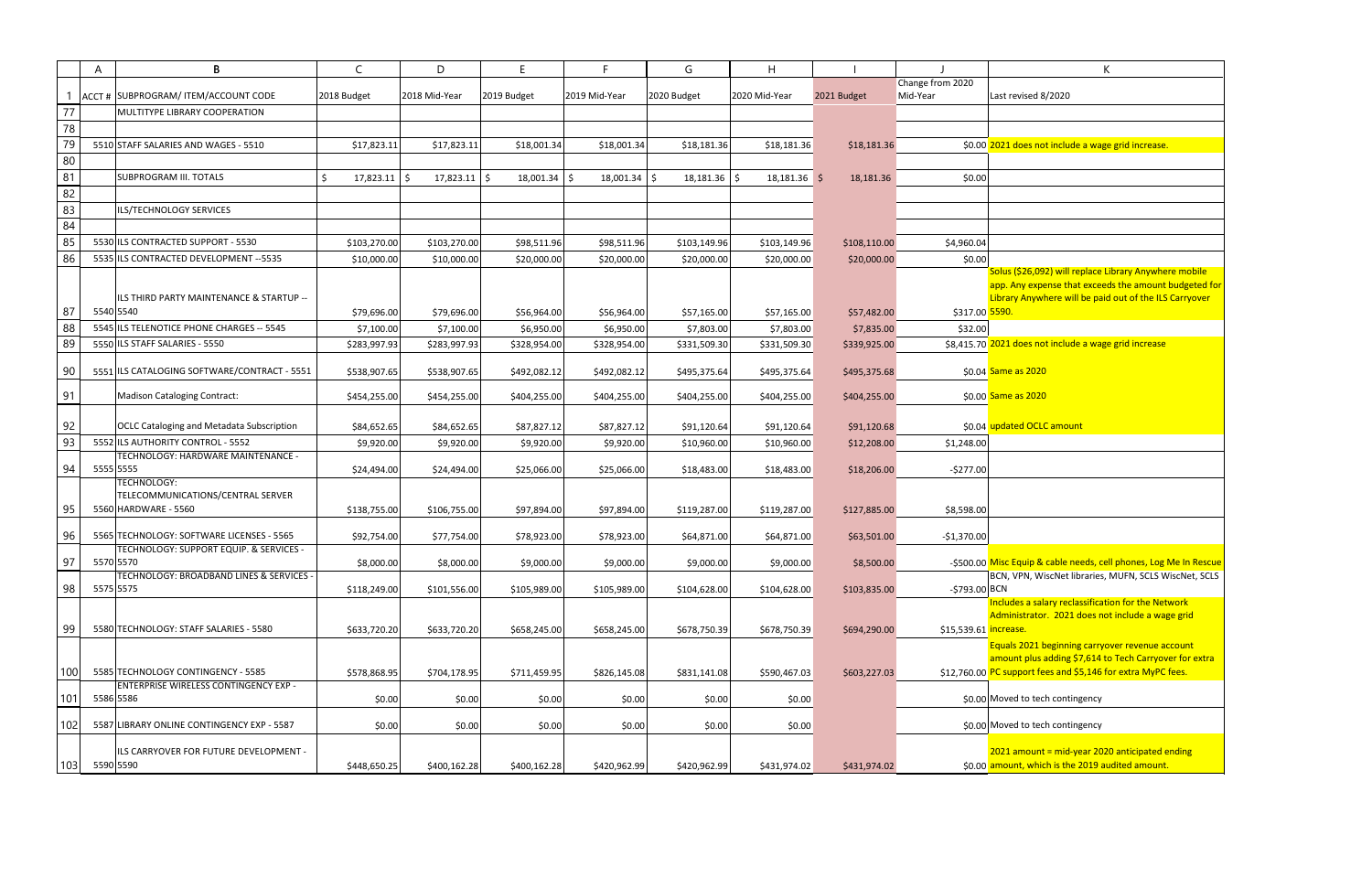|            | A | B                                                                                                               | C                           | D                           | E.                         | F.                         | G                           | H                           |                           |                                   | K                                                                                                                                                                                                                                                                                                                                                                         |
|------------|---|-----------------------------------------------------------------------------------------------------------------|-----------------------------|-----------------------------|----------------------------|----------------------------|-----------------------------|-----------------------------|---------------------------|-----------------------------------|---------------------------------------------------------------------------------------------------------------------------------------------------------------------------------------------------------------------------------------------------------------------------------------------------------------------------------------------------------------------------|
|            |   | ACCT # SUBPROGRAM/ ITEM/ACCOUNT CODE                                                                            | 2018 Budget                 | 2018 Mid-Year               | 2019 Budget                | 2019 Mid-Year              | 2020 Budget                 | 2020 Mid-Year               | 2021 Budget               | Change from 2020<br>Mid-Year      | Last revised 8/2020                                                                                                                                                                                                                                                                                                                                                       |
| 104<br>105 |   | <b>3RD PARTY ANNUAL SUPPORT AND</b><br>5591 MAINTENANCE EXPENSES - 5591<br>5592 TECH CONTRACTED SERVICES - 5592 | \$101,190.52<br>\$92,000.00 | \$101,190.52<br>\$92,000.00 | \$93,561.60<br>\$55,368.00 | \$93,561.60<br>\$55,368.00 | \$106,553.00<br>\$39,248.00 | \$106,553.00<br>\$39,248.00 | \$3,179.00<br>\$19,200.00 |                                   | Annual maintenance cost for licenses for My PC. My PC<br>$=$ \$3179. Bibliotheca is no longer included in this<br>account as Bibliotheca invoices libraries directly now for<br>-\$103,374.00 maintenance agreements.<br>This account will be used to pay for contracted<br>consultants, firewall work, etc to replace work<br>-\$20,048.00 previously done by Tech Staff |
| 106        |   | 5595 Back Up Collaboration Project Expenses - 5595                                                              |                             |                             |                            |                            |                             |                             |                           |                                   | This account will record 2019 expenditures paid for with<br>funds contributed by other systems for the 2019<br>\$0.00 statewide back up collaboration project.                                                                                                                                                                                                            |
|            |   |                                                                                                                 |                             |                             |                            | \$135,000.00               | \$0.00                      | \$0.00                      |                           |                                   | now included in other tech accounts and part of cost                                                                                                                                                                                                                                                                                                                      |
| 107        |   | 9161 ENTERPRISE WIRELESS EXPENSES-9161                                                                          | \$0.00                      | \$0.00                      | \$0.00                     | \$0.00                     | \$0.00                      | \$0.00                      |                           |                                   | \$0.00 formula                                                                                                                                                                                                                                                                                                                                                            |
| 108        |   |                                                                                                                 |                             |                             |                            |                            |                             |                             |                           |                                   |                                                                                                                                                                                                                                                                                                                                                                           |
| 109        |   | <b>SUBPROGRAM II. TOTALS</b>                                                                                    | \$3,269,573.50              | \$3,282,702.53              | \$3,249,050.91             | \$3,519,536.75             | \$3,418,887.36              | \$3,189,224.34              | \$3,114,732.73            | -\$74,491.61                      |                                                                                                                                                                                                                                                                                                                                                                           |
| 110        |   |                                                                                                                 |                             |                             |                            |                            |                             |                             |                           |                                   |                                                                                                                                                                                                                                                                                                                                                                           |
| 111        |   | <b>PUBLIC INFORMATION SERVICES</b>                                                                              |                             |                             |                            |                            |                             |                             |                           |                                   |                                                                                                                                                                                                                                                                                                                                                                           |
| 112        |   |                                                                                                                 |                             |                             |                            |                            |                             |                             |                           |                                   |                                                                                                                                                                                                                                                                                                                                                                           |
| 113        |   | 5710 STAFF SALARIES AND WAGES - 5710                                                                            | \$194,514.63                | \$194,514.63                | \$196,459.78               | \$196,459.78               | \$200,865.82                | \$200,865.82                | \$202,979.00              |                                   | \$2,113.18 2021 does not include a wage grid increase.<br>For SCLS printing we send to MPL, 2021 estimate based                                                                                                                                                                                                                                                           |
| 1141       |   | 5740 CONTRACTED PRINTING SERVICES - 5740                                                                        | \$2,000.00                  | \$2,000.00                  | \$2,000.00                 | \$2,000.00                 | \$2,000.00                  | \$2,000.00                  | \$2,400.00                |                                   | \$400.00 on 2018 and 2019                                                                                                                                                                                                                                                                                                                                                 |
| 115        |   | 5750 SUPPLIES - 5750                                                                                            | \$600.00                    | \$600.00                    | \$600.00                   | \$600.00                   | \$600.00                    | \$600.00                    | \$200.00                  |                                   | -\$400.00 2021 estimate based on 2018 and 2019                                                                                                                                                                                                                                                                                                                            |
|            |   |                                                                                                                 |                             |                             |                            |                            |                             |                             |                           |                                   | 2019: In house copier lease + overage estimate of                                                                                                                                                                                                                                                                                                                         |
| <b>116</b> |   | 5760 COPIER LEASE & IN-HOUSE PRINTING - 5760                                                                    |                             |                             |                            |                            |                             |                             |                           |                                   | \$4,000 and paper costs - amount billed back to libraries                                                                                                                                                                                                                                                                                                                 |
| 117        |   | 5770 PRODUCT/SERVICE AWARENESS - 5770                                                                           | \$18,000.00                 | \$18,000.00                 | \$21,000.00                | \$21,000.00                | \$21,000.00                 | \$21,000.00                 | \$21,000.00               |                                   | \$0.00 for printing                                                                                                                                                                                                                                                                                                                                                       |
| 118        |   |                                                                                                                 | \$0.00                      | \$0.00                      | \$0.00                     | \$0.00                     | \$0.00                      | \$0.00                      | \$0.00                    | \$0.00                            |                                                                                                                                                                                                                                                                                                                                                                           |
| 119        |   | <b>SUBPROGRAM IV. TOTALS</b>                                                                                    | $215,114.63$ \$             | $215, 114.63$ \$            | 220,059.78 \$              |                            | 224,465.82 \$               | 224,465.82 \$               | 226,579.00                |                                   |                                                                                                                                                                                                                                                                                                                                                                           |
| 120        |   |                                                                                                                 |                             |                             |                            | 220,059.78 \$              |                             |                             |                           | \$2,113.18                        |                                                                                                                                                                                                                                                                                                                                                                           |
| 121        |   | <b>CONSULTANT SERVICES</b>                                                                                      |                             |                             |                            |                            |                             |                             |                           |                                   |                                                                                                                                                                                                                                                                                                                                                                           |
| 122        |   |                                                                                                                 |                             |                             |                            |                            |                             |                             |                           |                                   |                                                                                                                                                                                                                                                                                                                                                                           |
| $-1$       |   |                                                                                                                 |                             |                             |                            |                            |                             |                             |                           |                                   |                                                                                                                                                                                                                                                                                                                                                                           |
|            |   |                                                                                                                 |                             |                             |                            |                            |                             |                             |                           |                                   | 2021 includes salary reclassifications for Digitization &                                                                                                                                                                                                                                                                                                                 |
|            |   |                                                                                                                 |                             |                             |                            |                            |                             |                             |                           |                                   | Workforce Development Specialists. Does not include a                                                                                                                                                                                                                                                                                                                     |
| 123        |   | 6010 STAFF SALARIES AND WAGES - 6010                                                                            | \$169,962.57                | \$221.827.57                | \$259,821.13               | \$259,821.13               | \$263,531.57                | \$263,531.57                | \$272,065.00              |                                   | \$8,533.43 wage grid increase.                                                                                                                                                                                                                                                                                                                                            |
|            |   |                                                                                                                 |                             |                             |                            |                            |                             |                             |                           |                                   | $2021$ = Consultants \$9,500 + \$2,000 for the addition of<br>Digitization & Workforce Development Specialists = \$11,500.<br>Administration \$4,000; Delivery \$500; ILS/Tech \$16,000.<br>\$4,888 for new staff development plan. Reduced budget by<br>\$5,646.61 in 2021 due to anticipated reduction in                                                               |
| 124        |   | 6040 TRAVEL AND CONT. ED. EXPENSES - 6040                                                                       | \$30,000.00                 | \$30,000.00                 | \$36,888.00                | \$36,888.00                | \$36,888.00                 | \$26,000.00                 | \$31,241.39               |                                   | \$5,241.39 travel/training and will need to redistribute amounts per dept.<br>Reduced by \$5,000 in 2021 due to anticipated reduction                                                                                                                                                                                                                                     |
| 125        |   | 6050 MILEAGE EXPENSES-6050                                                                                      | \$18,000.00                 | \$19,000.00                 | \$19,000.00                | \$19,000.00                | \$19,000.00                 | \$10,000.00                 | \$14,000.00               |                                   | \$4,000.00 in travel/training<br>Includes funds for Workforce Development Specialist                                                                                                                                                                                                                                                                                      |
| 126        |   | 6060 WORKFORCE DEVELOPMENT EXP-6060                                                                             |                             | \$317.50                    | \$2,287.50                 | \$2,287.50                 | \$2,287.50                  | \$2,287.50                  | \$2,287.50                |                                   | \$0.00 position and their cell phone<br>Includes funds for Digitization Specialist position,                                                                                                                                                                                                                                                                              |
| 127        |   | 6070 DIGITIZATION EXPENSES-6070                                                                                 |                             | \$717.50                    | \$2,287.50                 | \$2,287.50                 | \$5,287.50                  | \$5,287.50                  | \$2,287.50                | -\$3,000.00 <mark>need it.</mark> | removed \$3,000 for Indus Scanner maintenance - don't                                                                                                                                                                                                                                                                                                                     |
| 128        |   |                                                                                                                 |                             |                             |                            |                            |                             |                             |                           |                                   |                                                                                                                                                                                                                                                                                                                                                                           |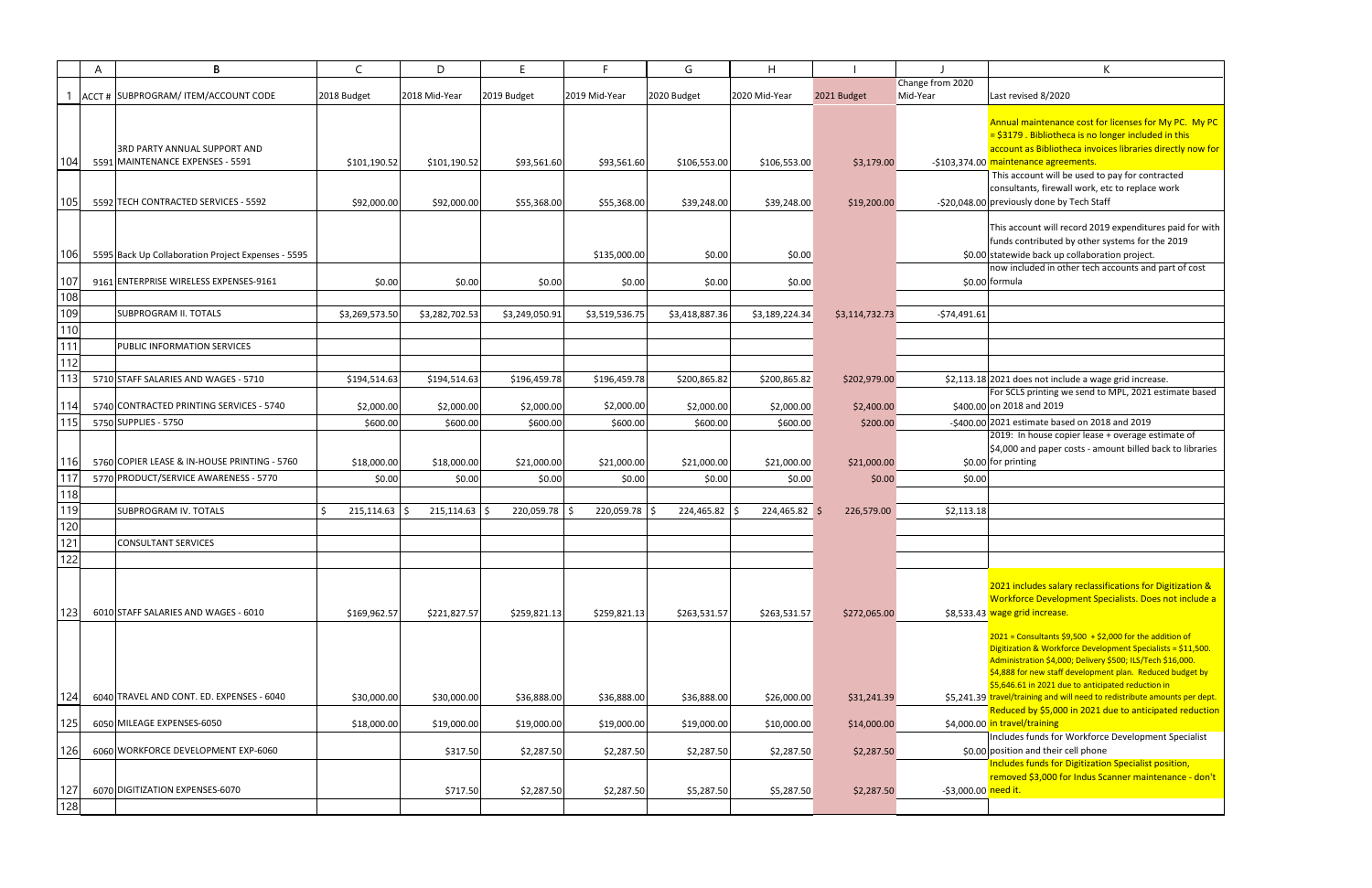|     | A | B                                          | C                   | D                                                       | E.            | F.                 | G                           | H             |              |                  | K                               |
|-----|---|--------------------------------------------|---------------------|---------------------------------------------------------|---------------|--------------------|-----------------------------|---------------|--------------|------------------|---------------------------------|
|     |   |                                            |                     |                                                         |               |                    |                             |               |              | Change from 2020 |                                 |
|     |   | ACCT # SUBPROGRAM/ ITEM/ACCOUNT CODE       | 2018 Budget         | 2018 Mid-Year                                           | 2019 Budget   | 2019 Mid-Year      | 2020 Budget                 | 2020 Mid-Year | 2021 Budget  | Mid-Year         | Last revised 8/2020             |
| 129 |   | <b>SUBPROGRAM V. TOTALS</b>                | 217,962.57          | \$271,862.57                                            | \$320,284.13  | \$320,284.13       | \$326,994.57                | \$307,106.57  | \$321,881.39 | \$14,774.82      |                                 |
| 130 |   |                                            |                     |                                                         |               |                    |                             |               |              |                  |                                 |
|     |   |                                            |                     |                                                         |               |                    |                             |               |              |                  | Discontinuing fiscal agency rol |
| 131 |   | <b>GREEN COUNTY LIBRARY SERVICES</b>       |                     |                                                         |               |                    |                             |               |              |                  | 2020                            |
| 132 |   |                                            |                     |                                                         |               |                    |                             |               |              |                  |                                 |
| 133 |   | 6210 IMPROVED ACCESS - 6210                | \$24,000.00         | \$24,000.00                                             | \$24,000.00   | \$24,000.00        | \$0.00                      | \$0.00        | \$0.00       | \$0.00           |                                 |
|     |   | BULK LOAN SERVICE/SHARED RESOURCES -       |                     |                                                         |               |                    |                             |               |              |                  |                                 |
| 134 |   | 6230 6230                                  | \$10,000.00         | \$10,000.00                                             | \$10,000.00   | \$10,000.00        | \$0.00                      | \$0.00        | \$0.00       | \$0.00           |                                 |
| 135 |   | <b>REIMBURSEMENTS TO LIBRARIES</b>         |                     |                                                         |               |                    |                             |               |              | \$0.00           |                                 |
| 136 |   | 6250 1. ALBANY - 6250                      | \$10,781.00         | \$10,338.00                                             | \$10,338.00   | \$10,006.00        | \$0.00                      | \$0.00        | \$0.00       | \$0.00           |                                 |
| 137 |   | $6260$ 2. BRODHEAD - 6260                  | \$54,083.00         | \$56,353.00                                             | \$56,353.00   | \$64,456.00        | \$0.00                      | \$0.00        | \$0.00       | \$0.00           |                                 |
| 138 |   | 6270 3. MONROE - 6270                      | \$83,947.00         | \$74,761.00                                             | \$74,761.00   | \$77,355.00        | \$0.00                      | \$0.00        | \$0.00       | \$0.00           |                                 |
| 139 |   | 6280 4. MONTICELLO - 6280                  | \$43,736.00         | \$44,866.00                                             | \$44,866.00   | \$39,625.00        | \$0.00                      | \$0.00        | \$0.00       | \$0.00           |                                 |
| 140 |   | 6290 5. NEW GLARUS - 6290                  | \$68,455.00         | \$68,571.00                                             | \$68,571.00   | \$70,317.00        | \$0.00                      | \$0.00        | \$0.00       | \$0.00           |                                 |
| 141 |   | 6300 REIMBURSEMENT TO BELLEVILLE - 6300    | \$48,933.00         | \$54,079.00                                             | \$54,079.00   | \$47,208.00        | \$0.00                      | \$0.00        | \$0.00       | \$0.00           |                                 |
|     |   | PAYMENTS TO LIBRARIES IN ADJACENT CO. -    |                     |                                                         |               |                    |                             |               |              |                  |                                 |
| 142 |   | 6340 6340                                  | \$80,568.00         | \$80,846.00                                             | \$80,846.00   | \$87,853.00        | \$0.00                      | \$0.00        | \$0.00       | \$0.00           |                                 |
| 143 |   |                                            |                     |                                                         |               |                    |                             |               |              |                  |                                 |
| 144 |   | <b>SUBPROGRAM VI. TOTALS</b>               | Ś.<br>424,503.00 \$ | $423,814.00$ \$                                         | 423,814.00 \$ | 430,820.00 \$      | $\mathcal{L}_{\mathcal{A}}$ | \$<br>$\sim$  | 5            | \$0.00           |                                 |
| 145 |   |                                            |                     |                                                         |               |                    |                             |               |              |                  |                                 |
| 146 |   |                                            |                     |                                                         |               |                    |                             |               |              |                  |                                 |
|     |   |                                            |                     |                                                         |               |                    |                             |               |              |                  |                                 |
| 147 |   | <b>SAUK COUNTY LIBRARY SERVICES</b>        |                     |                                                         |               |                    |                             |               |              |                  | Discontinuing fiscal agency rol |
| 148 |   |                                            |                     |                                                         |               |                    |                             |               |              |                  |                                 |
| 149 |   | 6610 RESOURCE LIBRARY SERVICES - 6610      | \$2,086.00          | \$2,086.00                                              | \$2,086.00    | \$2,086.00         | \$0.00                      | \$0.00        | \$0.00       | \$0.00           |                                 |
| 150 |   | <b>REIMBURSEMENTS TO LIBRARIES</b>         |                     |                                                         |               |                    |                             |               |              |                  |                                 |
| 151 |   | 6640 1. BARABOO - 6640                     | \$260,153.00        | \$261,436.00                                            | \$261,436.00  | \$269,619.00       | \$0.00                      | \$0.00        | \$0.00       | \$0.00           |                                 |
| 152 |   | 6650 2. LAVALLE - 6650                     | \$29,698.00         | \$29,132.00                                             | \$29,132.00   | \$24,450.00        | \$0.00                      | \$0.00        | \$0.00       | \$0.00           |                                 |
| 153 |   | 6660 3. NORTH FREEDOM - 6660               |                     |                                                         |               |                    | \$0.00                      |               |              |                  |                                 |
|     |   |                                            | \$20,844.00         | \$18,850.00                                             | \$18,850.00   | \$20,039.00        |                             | \$0.00        | \$0.00       | \$0.00           |                                 |
| 154 |   | 6670 4. PLAIN - 6670                       | \$80,052.00         | \$72,799.00                                             | \$72,799.00   | \$79,819.00        | \$0.00                      | \$0.00        | \$0.00       | \$0.00           |                                 |
| 155 |   | 6680 5. PRAIRIE DU SAC - 6680              | \$69,250.00         | \$83,746.00                                             | \$83,746.00   | \$88,861.00        | \$0.00                      | \$0.00        | \$0.00       | \$0.00           |                                 |
| 156 |   | 6690 6. REEDSBURG - 6690                   | \$233,528.00        | \$233,678.00                                            | \$233,678.00  | \$236,393.00       | \$0.00                      | \$0.00        | \$0.00       | \$0.00           |                                 |
| 157 |   | 6691 7. ROCK SPRINGS - 6691                | \$15,573.00         | \$9,922.00                                              | \$9,922.00    | \$12,773.00        | \$0.00                      | \$0.00        | \$0.00       | \$0.00           |                                 |
| 158 |   | 6692 8. SAUK CITY - 6692                   | \$91,260.00         | \$93,890.00                                             | \$93,890.00   | \$98,278.00        | \$0.00                      | \$0.00        | \$0.00       | \$0.00           |                                 |
| 159 |   | 6693 9. SPRING GREEN - 6693                | \$73,312.00         | \$81,776.00                                             | \$81,776.00   | \$81,582.00        | \$0.00                      | \$0.00        | \$0.00       | \$0.00           |                                 |
|     |   | PAYMENTS TO LIBRARIES IN ADJACENT CO. -    |                     |                                                         |               |                    |                             |               |              |                  |                                 |
| 160 |   | 6698 6698                                  | \$52,657.00         | \$58,282.00                                             | \$58,282.00   | \$60,286.00        | \$0.00                      | \$0.00        | \$0.00       | \$0.00           |                                 |
| 161 |   | 6699 WIS DELLS REIMBURSEMENT - 6699        | \$47,008.00         | \$47,391.00                                             | \$47,391.00   | \$48,710.00        | \$0.00                      | \$0.00        | \$0.00       | \$0.00           |                                 |
|     |   | Technology reimbursement to libraries (new |                     |                                                         |               |                    |                             |               |              |                  |                                 |
| 162 |   | 6700 budget line) - 6700                   | \$20,000.00         | \$20,000.00                                             | \$20,000.00   | \$20,000.00        | \$0.00                      | \$0.00        | \$0.00       | \$0.00           |                                 |
| 163 |   |                                            |                     |                                                         |               |                    |                             |               |              |                  |                                 |
| 164 |   | <b>SUBPROGRAM VII. TOTALS</b>              | Ś.                  | $995,421.00$ $\binom{6}{7}$ 1,012,988.00 $\binom{6}{7}$ | 1,012,988.00  | $$1,042,896.00$ \$ | $\sim$                      | \$<br>$\sim$  | ∣\$          | \$0.00           |                                 |
| 165 |   |                                            |                     |                                                         |               |                    |                             |               |              |                  |                                 |
| 166 |   | CONT. ED & PROF. DEVELOPMENT               |                     |                                                         |               |                    |                             |               |              |                  |                                 |
| 167 |   |                                            |                     |                                                         |               |                    |                             |               |              |                  |                                 |
|     |   |                                            |                     |                                                         |               |                    |                             |               |              |                  |                                 |

| J           | К                                                            |
|-------------|--------------------------------------------------------------|
| from 2020   |                                                              |
| ar          | Last revised 8/2020                                          |
| \$14,774.82 |                                                              |
|             | Discontinuing fiscal agency role for Green County in<br>2020 |
|             |                                                              |
| \$0.00      |                                                              |
| \$0.00      |                                                              |
| \$0.00      |                                                              |
| \$0.00      |                                                              |
| \$0.00      |                                                              |
| \$0.00      |                                                              |
| \$0.00      |                                                              |
| \$0.00      |                                                              |
| \$0.00      |                                                              |
| \$0.00      |                                                              |
|             |                                                              |
| \$0.00      |                                                              |
|             |                                                              |
|             | Discontinuing fiscal agency role for Sauk County in 2020     |
| \$0.00      |                                                              |
| \$0.00      |                                                              |
| \$0.00      |                                                              |
| \$0.00      |                                                              |
| \$0.00      |                                                              |
| \$0.00      |                                                              |
| \$0.00      |                                                              |
| \$0.00      |                                                              |
| \$0.00      |                                                              |
| \$0.00      |                                                              |
| \$0.00      |                                                              |
| \$0.00      |                                                              |
| \$0.00      |                                                              |
| \$0.00      |                                                              |
|             |                                                              |
|             |                                                              |
|             |                                                              |
|             |                                                              |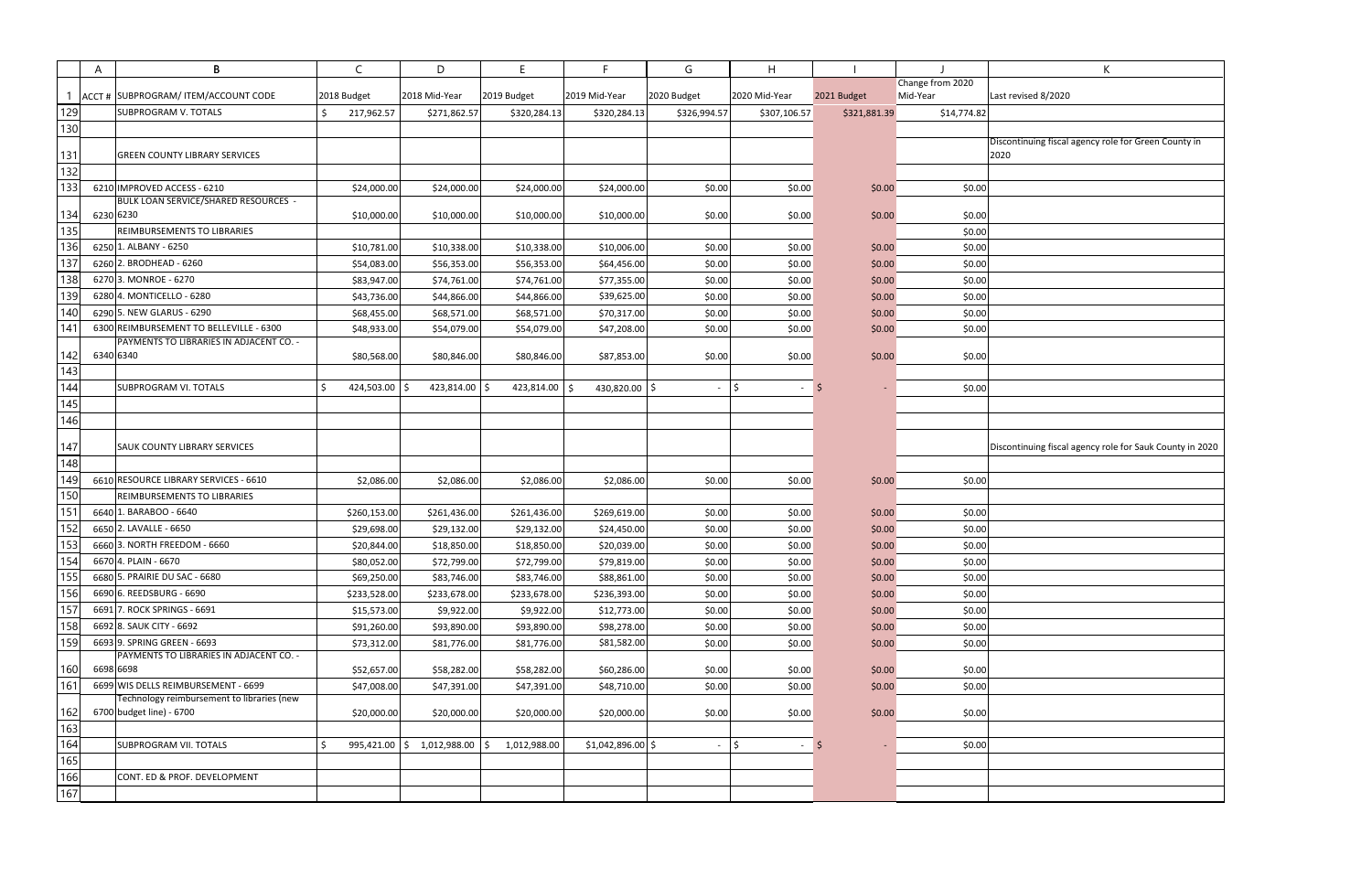|     | A         | B                                               | $\mathsf{C}$    | D                               | E                 | F.                   | G              | H              |                |                  | K                                                     |
|-----|-----------|-------------------------------------------------|-----------------|---------------------------------|-------------------|----------------------|----------------|----------------|----------------|------------------|-------------------------------------------------------|
|     |           |                                                 |                 |                                 |                   |                      |                |                |                | Change from 2020 |                                                       |
|     |           | ACCT # SUBPROGRAM/ ITEM/ACCOUNT CODE            | 2018 Budget     | 2018 Mid-Year                   | 2019 Budget       | 2019 Mid-Year        | 2020 Budget    | 2020 Mid-Year  | 2021 Budget    | Mid-Year         | Last revised 8/2020                                   |
|     |           | CONTRACTED TRAINING & CONSULTATION -            |                 |                                 |                   |                      |                |                |                |                  | In 2020 split Evanced (\$1900)                        |
| 168 |           | 7010 7010                                       | \$20,000.00     | \$15,000.00                     | \$15,000.00       | \$15,000.00          | \$15,000.00    | \$15,000.00    | \$15,000.00    |                  | \$0.00 7752, as room scheduling tool                  |
| 169 |           | 7030 PROFESSIONAL MATERIALS - 7030              | \$2,000.00      | \$2,000.00                      | \$2,000.00        | \$2,000.00           | \$2,000.00     | \$2,000.00     | \$2,000.00     | \$0.00           |                                                       |
|     |           |                                                 |                 |                                 |                   |                      |                |                |                |                  | Budget \$3,000 for Jean, plus \$                      |
|     |           |                                                 |                 |                                 |                   |                      |                |                |                |                  | Journal subscription and \$211                        |
| 170 |           | 7050 SUBSCRIPTIONS - 7050                       | \$3,250.00      | \$3,250.00                      | \$3,250.00        | \$3,250.00           | \$3,523.00     | \$3,523.00     | \$3,523.00     |                  | \$0.00 Employment Law subscription                    |
|     |           |                                                 |                 |                                 |                   |                      |                |                |                |                  |                                                       |
| 171 |           | 7070 MEM LIB PROFESSIONAL DEVELOPMENT - 7070    | \$21,000.00     | \$21,000.00                     | \$21,000.00       | \$21,000.00          | \$21,000.00    | \$21,000.00    | \$21,000.00    | \$0.00           |                                                       |
| 172 |           | 7090 MEETING SUPPLIES - 7090                    | \$1,000.00      | \$1,000.00                      | \$1,000.00        | \$1,000.00           | \$1,500.00     | \$750.00       | \$1,500.00     |                  | 2021 projections based on 201<br>\$750.00 operations. |
| 173 |           |                                                 |                 |                                 |                   |                      |                |                |                |                  |                                                       |
| 174 |           | <b>SUBPROGRAM VIII. TOTALS</b>                  | Ś.<br>47,250.00 | 42,250.00 $\vert$ \$<br>-S      | 42,250.00 \$      | 42,250.00 $\vert$ \$ | $43,023.00$ \$ | 42,273.00 \$   |                |                  |                                                       |
|     |           |                                                 |                 |                                 |                   |                      |                |                | 43,023.00      | \$750.00         |                                                       |
| 175 |           |                                                 |                 |                                 |                   |                      |                |                |                |                  |                                                       |
| 176 |           | DELIVERY AND MATERIALS CONTROL                  |                 |                                 |                   |                      |                |                |                |                  |                                                       |
| 177 |           |                                                 |                 |                                 |                   |                      |                |                |                |                  |                                                       |
| 178 |           | 7210 FLEET EXPENSES - 7210                      | \$92,000.00     | \$92,000.00                     | \$90,422.00       | \$90,422.00          | \$85,000.00    | \$60,000.00    | \$81,000.00    |                  | \$21,000.00 reduced fuel costs with elimin            |
|     |           |                                                 |                 |                                 |                   |                      |                |                |                |                  | 2021 does not include a wage                          |
| 179 |           | 7220 STAFF SALARIES - 7220                      | \$1,035,386.00  | \$1,035,386.00                  | \$1,044,125.00    | \$1,044,125.00       | \$1,049,887.63 | \$1,043,887.63 | \$1,000,000.00 |                  | -\$43,887.63 elimination of Saturday routes           |
|     |           | BONDING, CARGO, AND FLEET INSURANCE -           |                 |                                 |                   |                      |                |                |                |                  |                                                       |
| 180 | 7260 7260 |                                                 | \$76,000.00     | \$76,000.00                     | \$76,500.00       | \$76,500.00          | \$68,773.00    | \$68,773.00    | \$73,000.00    | \$4,227.00       |                                                       |
| 181 |           | 7270 SUPPLIES AND EQUIPMENT - 7270              | \$8,000.00      | \$8,000.00                      | \$8,000.00        | \$8,000.00           | \$8,000.00     | \$8,000.00     | \$7,500.00     | -\$500.00        |                                                       |
|     |           |                                                 |                 |                                 |                   |                      |                |                |                |                  | Buying 2 vehicles in 2021, it w                       |
| 182 |           | 7280 FLEET REPLACEMENT - 7280                   | \$0.00          | \$0.00                          | \$0.00            | \$0.00               | \$0.00         | \$0.00         | \$0.00         |                  | \$0.00 contingency.                                   |
| 183 |           | 7290 CONTRACTED SERVICES - 7290                 | \$44,101.00     | \$44,101.00                     | \$45,425.00       | \$45,425.00          | \$46,800.00    | \$46,800.00    | \$46,800.00    |                  | \$0.00 no Waltco increase                             |
| 184 |           | 7295 DELIVERY FACILITY - 7295                   | \$185,000.00    | \$185,000.00                    | \$185,500.00      | \$185,500.00         | \$186,000.00   | \$186,000.00   | \$184,000.00   | $-52,000.00$     |                                                       |
| 185 |           | 7297 MARATHON COUNTY DELIVERY - 7297            |                 |                                 |                   |                      | \$30,796.66    | \$0.00         | \$35,241.00    |                  | \$35,241.00 Funds allocated to start up of            |
| 186 |           |                                                 |                 |                                 |                   |                      |                |                |                |                  |                                                       |
| 187 |           | <b>SUBPROGRAM IX. TOTALS</b>                    | 1,440,487.00    | $\vert$ \$ 1,440,487.00 $\vert$ | Ŝ<br>1,449,972.00 |                      |                |                |                |                  |                                                       |
| 188 |           |                                                 |                 |                                 |                   | Ś.<br>1,449,972.00   | \$1,475,257.29 | \$1,413,460.63 | \$1,427,541.00 | \$14,080.37      |                                                       |
|     |           |                                                 |                 |                                 |                   |                      |                |                |                |                  |                                                       |
| 189 |           | <b>PROGRAM DEVELOPMENT</b>                      |                 |                                 |                   |                      |                |                |                |                  |                                                       |
| 190 |           |                                                 |                 |                                 |                   |                      |                |                |                |                  | Combines incentive and perfor                         |
| 191 |           | 7430 YOUTH LITERACY SUPPLEMENTS-7430            | \$31,275.00     | \$31,275.00                     | \$31,275.00       | \$31,275.00          | \$31,275.00    | \$31,275.00    | \$31,275.00    |                  | \$0.00 Supplements                                    |
| 192 |           | 7440 SLP LIVE PERFORMANCES - 7440               | \$0.00          | \$0.00                          | \$0.00            | \$0.00               | \$0.00         | \$0.00         | \$0.00         |                  | \$0.00 moved to 7430                                  |
| 193 |           | 7450 SLP PRINTING AND SUPPLIES - 7450           |                 |                                 |                   |                      |                |                | \$4,100.00     | \$1,674.59       |                                                       |
| 194 |           | 7460 SYSTEM CELEBRATION - 7460                  | \$4,100.00      | \$4,100.00                      | \$4,100.00        | \$4,100.00           | \$4,100.00     | \$2,425.41     |                |                  |                                                       |
| 195 |           |                                                 | \$0.00          | \$0.00                          | \$0.00            | \$0.00               | \$0.00         | \$0.00         | \$0.00         | \$0.00           |                                                       |
|     |           | 7470 C & Y A/SPECIAL NEEDS MATERIALS - 7470     | \$4,500.00      | \$4,500.00                      | \$4,500.00        | \$4,500.00           | \$4,500.00     | \$3,500.00     | \$4,500.00     | \$1,000.00       |                                                       |
|     |           |                                                 |                 |                                 |                   |                      |                |                |                |                  | Includes one wireless lab, mob                        |
|     |           |                                                 |                 |                                 |                   |                      |                |                |                |                  | experimental projects, maker                          |
| 196 |           | 7475 EXPERIMENTAL SERVICES FOR LIBRARIES - 7475 | \$12,000.00     | \$12,000.00                     | \$10,000.00       | \$10,000.00          | \$10,000.00    | \$10,000.00    | \$6,500.00     |                  | -\$3,500.00 Not covering Tableau anymore              |
| 197 |           |                                                 |                 |                                 |                   |                      |                |                |                |                  |                                                       |
| 198 |           | <b>SUBPROGRAM X. TOTALS</b>                     | \$51,875.00     | \$51,875.00                     | \$49,875.00       | \$49,875.00          | \$49,875.00    | \$47,200.41    | \$46,375.00    | $-$ \$825.41     |                                                       |
| 199 |           |                                                 |                 |                                 |                   |                      |                |                |                |                  |                                                       |
| 200 |           | ADMINISTRATION AND COORDINATION                 |                 |                                 |                   |                      |                |                |                |                  |                                                       |
| 201 |           |                                                 |                 |                                 |                   |                      |                |                |                |                  |                                                       |
|     |           |                                                 |                 |                                 |                   |                      |                |                |                |                  |                                                       |

|   | К                                                                                                                  |
|---|--------------------------------------------------------------------------------------------------------------------|
|   |                                                                                                                    |
|   | Last revised 8/2020                                                                                                |
|   |                                                                                                                    |
|   | In 2020 split Evanced (\$1900) with another account                                                                |
| 0 | 7752, as room scheduling tool used internally as well.                                                             |
| 0 |                                                                                                                    |
|   | Budget \$3,000 for Jean, plus \$312 for the WI State                                                               |
|   | Journal subscription and \$211 for Kerrie's HR<br>Employment Law subscription                                      |
| 0 |                                                                                                                    |
| 0 |                                                                                                                    |
|   | 2021 projections based on 2019, back to normal                                                                     |
|   | 0 operations.                                                                                                      |
|   |                                                                                                                    |
| 0 |                                                                                                                    |
|   |                                                                                                                    |
|   |                                                                                                                    |
|   |                                                                                                                    |
|   |                                                                                                                    |
|   |                                                                                                                    |
|   | 0 reduced fuel costs with elimination of Saturday service.<br>2021 does not include a wage grid increase. Includes |
|   | 3 elimination of Saturday routes.                                                                                  |
|   |                                                                                                                    |
| 0 |                                                                                                                    |
| 0 |                                                                                                                    |
|   | Buying 2 vehicles in 2021, it will come out of                                                                     |
|   | 0 <mark>contingency.</mark>                                                                                        |
| 0 | no Waltco increase                                                                                                 |
| 0 |                                                                                                                    |
|   |                                                                                                                    |
|   | 0 Funds allocated to start up of new delivery hub.                                                                 |
|   |                                                                                                                    |
| 7 |                                                                                                                    |
|   |                                                                                                                    |
|   |                                                                                                                    |
|   |                                                                                                                    |
|   |                                                                                                                    |
|   | Combines incentive and performer for Youth Literacy                                                                |
| 0 | Supplements                                                                                                        |
| 0 | moved to 7430                                                                                                      |
| 9 |                                                                                                                    |
| 0 |                                                                                                                    |
| 0 |                                                                                                                    |
|   |                                                                                                                    |
|   | Includes one wireless lab, mobile hot spots, ILS and Tech                                                          |
|   | experimental projects, maker kit maintenance, other.                                                               |
|   | 0 Not covering Tableau anymore (covered under 7752)                                                                |
|   |                                                                                                                    |
| 1 |                                                                                                                    |
|   |                                                                                                                    |
|   |                                                                                                                    |
|   |                                                                                                                    |
|   |                                                                                                                    |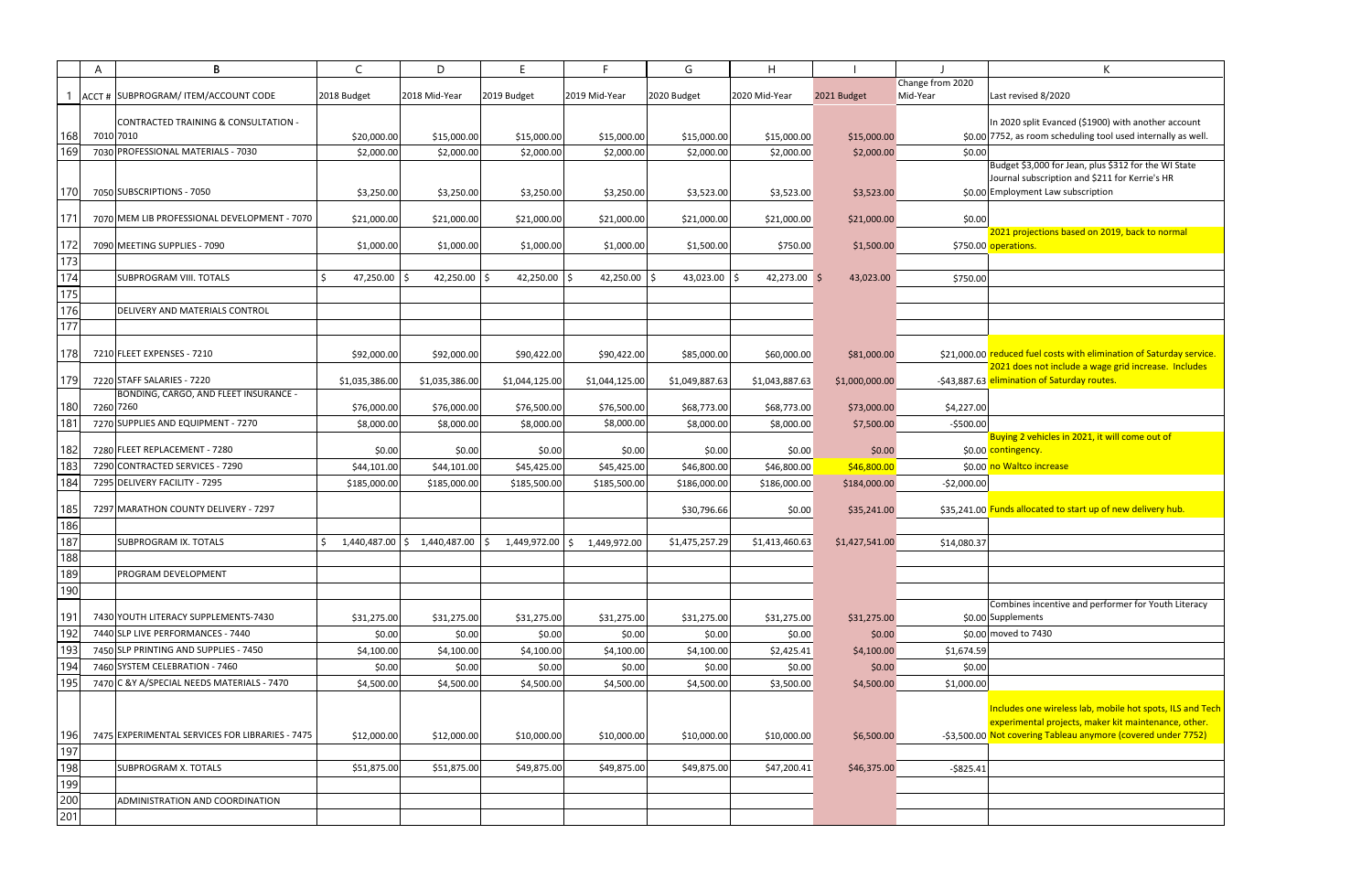|     | A    | B                                                      | C                     | D             | E.           | F.            | G            | H             |              |                                  | K                                                                                               |
|-----|------|--------------------------------------------------------|-----------------------|---------------|--------------|---------------|--------------|---------------|--------------|----------------------------------|-------------------------------------------------------------------------------------------------|
|     |      | ACCT # SUBPROGRAM/ ITEM/ACCOUNT CODE                   | 2018 Budget           | 2018 Mid-Year | 2019 Budget  | 2019 Mid-Year | 2020 Budget  | 2020 Mid-Year | 2021 Budget  | Change from 2020<br>Mid-Year     | Last revised 8/2020                                                                             |
| 202 |      | 7610 STAFF SALARIES AND WAGES - 7610                   |                       |               |              |               |              |               |              |                                  | \$2,212.10 2021 does not include a wage grid increase                                           |
| 203 |      | 7650 FACILITY - HQ - 7650                              | \$237,384.59          | \$237,384.59  | \$241,510.50 | \$241,510.50  | \$245,797.90 | \$245,797.90  | \$248,010.00 |                                  |                                                                                                 |
| 204 |      | 7646 Floor Mats                                        | \$227,704.50          | \$227,704.50  | \$234,499.00 | \$234,499.00  | \$239,055.00 | \$238,575.50  | \$243,153.17 | \$4,577.67                       |                                                                                                 |
|     | 7646 |                                                        | \$0.00                | \$0.00        | \$0.00       | \$0.00        | \$0.00       | \$0.00        | \$0.00       | \$0.00                           | \$13,935.50/mo base rent thru 5/2020, then 3                                                    |
|     |      |                                                        |                       |               |              |               |              |               |              |                                  | escalator to \$14,353.57 for rest of yr + \$1729/                                               |
|     |      |                                                        |                       |               |              |               |              |               |              |                                  | + \$1296.75/mo CAM+ annual CAM/Taxes audi                                                       |
| 205 | 7651 | 7651 Rent                                              | \$202,022.00          | \$202,022.00  | \$208,699.00 | \$208,699.00  | \$213,505.00 | \$213,505.00  | \$217,461.50 | \$3,956.50 <mark>\$11,000</mark> |                                                                                                 |
|     |      |                                                        |                       |               |              |               |              |               |              |                                  | based on last 2 years, anticipation of more ren                                                 |
| 206 | 7652 | 7652 Utilities                                         | \$15,000.00           | \$15,000.00   | \$15,000.00  | \$15,000.00   | \$14,000.00  | \$14,000.00   | \$12,731.67  |                                  | -\$1,268.33 working in 2021                                                                     |
| 207 | 7653 | 7653 Janitorial                                        | \$9,682.50            | \$9,682.50    | \$9,800.00   | \$9,800.00    | \$9,800.00   | \$9,320.50    | \$10,300.00  |                                  | \$979.50 \$175/week + \$525 floor wax and \$675 shampo                                          |
| 208 | 7654 | 7654 Offsite Storage                                   | \$1,000.00            | \$1,000.00    | \$1,000.00   | \$1,000.00    | \$1,750.00   | \$1,750.00    | \$2,660.00   |                                  | \$910.00 Based on 2020                                                                          |
| 209 |      | 7655 SUPPLIES - 7655                                   | \$3,000.00            | \$3,000.00    | \$3,000.00   | \$3,000.00    | \$4,500.00   | \$4,500.00    | \$4,500.00   | \$0.00                           |                                                                                                 |
| 210 | 7656 | 7656 Administration                                    | \$3,000.00            | \$3,000.00    | \$3,000.00   | \$3,000.00    | \$4,500.00   | \$4,500.00    | \$4,500.00   | \$0.00                           |                                                                                                 |
| 211 | 7657 | 7657 Automation (ILS)                                  | \$0.00                | \$0.00        |              |               | \$0.00       | \$0.00        | \$0.00       | \$0.00                           |                                                                                                 |
| 212 |      | 7666 VENDING EXPENSES - 7666                           |                       |               |              |               |              |               | \$0.00       |                                  |                                                                                                 |
| 213 |      | 7670 TELEPHONE - 7670                                  | \$0.00<br>\$12,700.00 | \$0.00        | \$0.00       | \$0.00        | \$0.00       | \$0.00        |              | \$0.00                           |                                                                                                 |
|     |      |                                                        |                       | \$12,700.00   | \$12,450.00  | \$12,450.00   | \$12,300.00  | \$12,300.00   | \$13,845.00  | \$1,545.00                       |                                                                                                 |
| 214 | 7672 | 7672 SC Headquarters                                   | \$9,700.00            | \$9,700.00    | \$9,700.00   | \$9,700.00    | \$9,500.00   | \$9,500.00    | \$10,630.00  |                                  | \$1,130.00 Based on 2020, rate increase by AT&T for lines                                       |
|     |      |                                                        |                       |               |              |               |              |               |              |                                  |                                                                                                 |
| 215 | 7673 | 7673 Delivery                                          | \$3,000.00            | \$3,000.00    | \$2,750.00   | \$2,750.00    | \$2,800.00   | \$2,800.00    | \$3,215.00   |                                  | \$415.00 Based on 2020, rate increase by AT&T for lines                                         |
| 216 |      | 7680 POSTAGE - 7680                                    | \$800.00              | \$800.00      | \$800.00     | \$800.00      | \$800.00     | \$800.00      | \$1,000.00   |                                  | \$200.00 Based on 2019 and 2020                                                                 |
| 217 | 7681 | 7681 Administration                                    |                       |               |              |               |              |               |              |                                  |                                                                                                 |
| 218 | 7682 | 7682 Automation                                        |                       |               |              |               |              |               |              |                                  |                                                                                                 |
|     |      | <b>BOARD TRAVEL &amp; EXPENSES &amp; MEMBERSHIPS -</b> |                       |               |              |               |              |               |              |                                  |                                                                                                 |
| 219 |      | 7690 7690                                              | \$4,800.00            | \$4,800.00    | \$4,775.00   | \$4,775.00    | \$4,700.00   | \$2,000.00    | \$3,700.00   |                                  | \$1,700.00 Based on 2019, anticipating less travel in 2021                                      |
| 220 |      | 7700 EMPLOYEE INSURANCES - 7700                        | \$610,754.84          | \$618,694.84  | \$642,579.81 | \$642,579.81  | \$623,860.25 | \$623,860.25  | \$649,265.00 | \$25,404.75                      |                                                                                                 |
|     |      |                                                        |                       |               |              |               |              |               |              |                                  |                                                                                                 |
|     |      |                                                        |                       |               |              |               |              |               |              |                                  | 2021 Projected 2% increase in premiums over                                                     |
| 221 | 7701 | 7701 Health Insurance                                  | \$560,283.00          | \$567,683.00  | \$588,617.81 | \$588,617.81  | \$564,834.82 | \$564,834.82  | \$588,738.00 |                                  | \$23,903.18 actual rates.                                                                       |
| 222 | 7702 | 7702 Income Continuation Insurance                     | \$0.00                | \$0.00        | \$0.00       | \$0.00        | \$0.00       | \$0.00        | \$0.00       |                                  | \$0.00 Premium holiday expected to remain in place                                              |
|     |      |                                                        |                       |               |              |               |              |               |              |                                  |                                                                                                 |
| 223 | 7703 | 7703 Dental Insurance                                  | \$39,560.53           | \$40,017.53   | \$42,169.67  | \$42,169.67   | \$46,637.08  | \$46,637.08   | \$46,638.00  |                                  | \$0.92 2021 rates will be held constant. No increase.                                           |
|     |      |                                                        |                       |               |              |               |              |               |              |                                  |                                                                                                 |
|     |      |                                                        |                       |               |              |               |              |               |              |                                  | 2021 projecting no increase in premiums over<br>actual rates. Total is higher than 2020 because |
| 224 | 7704 | 7704 Life Insurance                                    | \$10,911.31           | \$10,994.31   | \$11,792.33  | \$11,792.33   | \$12,388.35  | \$12,388.35   | \$13,889.00  |                                  | \$1,500.65 rates came in higher than originally projected                                       |
|     |      |                                                        |                       |               |              |               |              |               |              |                                  |                                                                                                 |
|     |      |                                                        |                       |               |              |               |              |               |              |                                  | Projected increase from 6.7% to 7% for 2021.                                                    |
|     |      |                                                        |                       |               |              |               |              |               |              |                                  | WRS rates will not be changing for 2021. Have                                                   |
|     |      |                                                        |                       |               |              |               |              |               |              |                                  | option to adjust this line at mid-year if needed                                                |
| 225 |      | 7710 WISCONSIN RETIREMENT - 7710                       | \$180,243.00          | \$183,098.00  | \$192,298.13 | \$192,298.13  | \$186,831.11 | \$186,831.11  | \$197,652.00 |                                  | \$10,820.89 for rebates or staff compensation if needed.                                        |
| 226 |      | 7720 SOCIAL SECURITY/MEDICARE (FICA) - 7720            | \$196,979.00          | \$200,977.00  | \$210,154.39 | \$210,154.39  | \$213,322.08 | \$213,322.08  | \$216,005.00 |                                  | \$2,682.92 Projected 2021 FICA based on projected salari                                        |
|     |      |                                                        |                       |               |              |               |              |               |              |                                  |                                                                                                 |
|     |      |                                                        |                       |               |              |               |              |               |              |                                  | Insurance now through United Fire Group: 5%                                                     |
|     |      |                                                        |                       |               |              |               |              |               |              |                                  | worker's comp (\$2,294), Cyber liability (\$4,120                                               |
|     |      |                                                        |                       |               |              |               |              |               |              |                                  | includes EPLI (\$3,159), property (\$2084), Inlan                                               |
| 227 |      | 7730 WORKERS COMP AND GENERAL INS - 7730               | \$19,000.00           | \$19,000.00   | \$16,930.00  | \$16,930.00   | \$11,658.00  | \$11,658.00   | \$12,147.00  |                                  | \$489.00 Marine/Property in Transit (\$490)                                                     |

|   | K                                                                         |
|---|---------------------------------------------------------------------------|
|   | Last revised 8/2020                                                       |
|   | 0 2021 does not include a wage grid increase                              |
| 7 |                                                                           |
| 0 |                                                                           |
|   | \$13,935.50/mo base rent thru 5/2020, then 3%                             |
|   | escalator to \$14,353.57 for rest of $yr + $1729/mol$ taxes               |
|   | + \$1296.75/mo CAM+ annual CAM/Taxes audit amt<br>0 <mark>\$11,000</mark> |
|   | based on last 2 years, anticipation of more remote                        |
|   | 3 working in 2021                                                         |
|   | 0 <mark>\$175/week + \$525 floor wax and \$675 shampoo</mark>             |
|   | 0 Based on 2020                                                           |
| 0 |                                                                           |
| 0 |                                                                           |
| 0 |                                                                           |
| 0 |                                                                           |
| 0 |                                                                           |
|   |                                                                           |
|   | 0 Based on 2020, rate increase by AT&T for lines                          |
|   | 0 Based on 2020, rate increase by AT&T for lines                          |
|   | 0 Based on 2019 and 2020                                                  |
|   |                                                                           |
|   |                                                                           |
|   | 0 Based on 2019, anticipating less travel in 2021                         |
| 5 |                                                                           |
|   |                                                                           |
|   | 2021 Projected 2% increase in premiums over 2020                          |
| 8 | actual rates.                                                             |
|   | 0 Premium holiday expected to remain in place                             |
|   |                                                                           |
|   | 2 2021 rates will be held constant. No increase.                          |
|   | 2021 projecting no increase in premiums over 2020                         |
|   | actual rates. Total is higher than 2020 because actual                    |
|   | 5 rates came in higher than originally projected for 2020.                |
|   | Projected increase from 6.7% to 7% for 2021. Update:                      |
|   | WRS rates will not be changing for 2021. Have the                         |
|   | option to adjust this line at mid-year if needed. Or use                  |
|   | 9 for rebates or staff compensation if needed.                            |
|   | 2 Projected 2021 FICA based on projected salaries.                        |
|   | Insurance now through United Fire Group: 5% of                            |
|   | worker's comp (\$2,294), Cyber liability (\$4,120), D&O                   |
|   | includes EPLI (\$3,159), property (\$2084), Inland                        |
|   | 0 Marine/Property in Transit (\$490)                                      |
|   |                                                                           |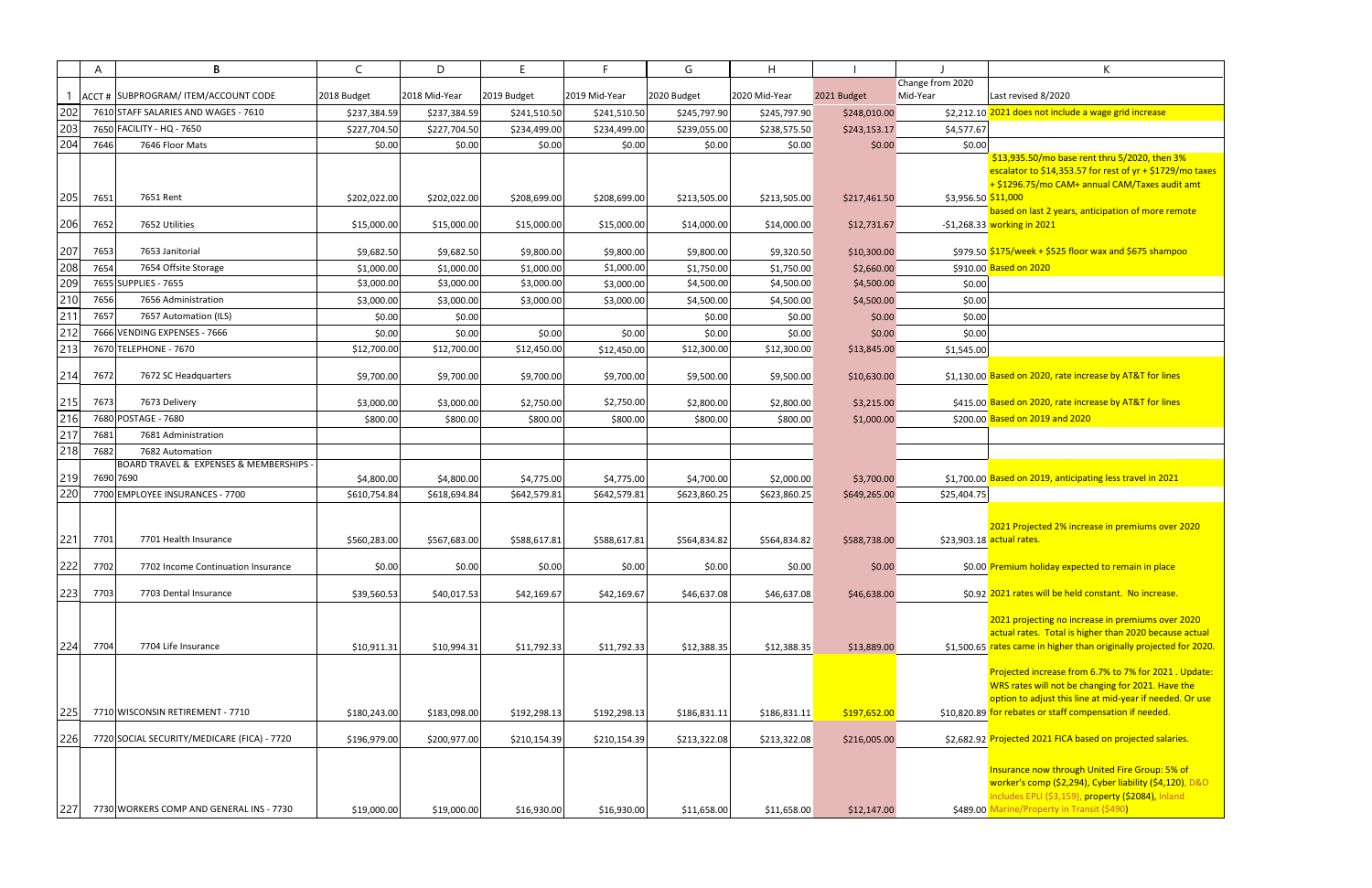000 base, \$122 NCOA fee to match address to Nat'l database and \$16,000 for Contegix, and \$1,575 for SCLS bsite. \$5,850 not needed in 2021 for SSL certificates for members as those can be obtained at no cost.

ed on 2019 and 2020 YTD figures

udes SCLS staff PCs, peripherals, 1 meeting room laptop/year, Tech recycling, software to include Survey nkey, Type Pad, Form Assembly and upgrade and half he Evanced subscription (split with 7010). Added funds to cover Zoom and Slack. Any purchases above  $\frac{1}{2}$  amount will be paid for out of carryover funds. Tableau (and all software) comes out of this account.

## $\mathop{\mathsf{continued}}$  the CD account.

2021 starting balance is estimated by taking the 2020 ting balance of \$956,824 - purchase of 1 van 3,000) and 1 truck (\$53,000), delivery bins (\$4,505), delivery carts (\$5,680) and an additional contribution to SCLS Advantage program during the pandemic <mark>sure (\$10,000).</mark>

|     | A | B                                                | C              | D              | E              | F.             | G              | H              |                |                              | K                                                                  |
|-----|---|--------------------------------------------------|----------------|----------------|----------------|----------------|----------------|----------------|----------------|------------------------------|--------------------------------------------------------------------|
|     |   | ACCT # SUBPROGRAM/ ITEM/ACCOUNT CODE             | 2018 Budget    | 2018 Mid-Year  | 2019 Budget    | 2019 Mid-Year  | 2020 Budget    | 2020 Mid-Year  | 2021 Budget    | Change from 2020<br>Mid-Year | Last revised 8/2020                                                |
| 228 |   | 7735 UNEMPLOYMENT - 7735                         | \$2,004.08     | \$2,004.05     | \$2,500.00     | \$2,500.00     | \$2,000.00     | \$2,000.00     | \$500.00       |                              | -\$1,500.00 Based on 2019 and 2020 YTD f                           |
| 229 |   | 7740 AUDIT - 7740                                | \$19,000.00    | \$19,000.00    | \$19,000.00    | \$19,000.00    | \$19,000.00    | \$19,000.00    | \$19,000.00    |                              | \$0.00 2020 actual                                                 |
|     |   |                                                  |                |                |                |                |                |                |                |                              |                                                                    |
|     |   |                                                  |                |                |                |                |                |                |                |                              |                                                                    |
|     |   |                                                  |                |                |                |                |                |                |                |                              | \$1,000 base, \$122 NCOA fee to<br>database and \$16,000 for Con   |
|     |   |                                                  |                |                |                |                |                |                |                |                              | website \$5,850 not needed in                                      |
| 230 |   | 7745 CONTRACTED SERVICES HQ - 7745               | \$13,122.00    | \$13,122.00    | \$29,852.26    | \$29,852.26    | \$24,547.00    | \$24,547.00    | \$18,697.00    |                              | -\$5,850.00 for members as those can be o                          |
| 231 |   | 7750 BOOKKEEPING - 7750                          | \$8,500.00     | \$8,500.00     | \$8,500.00     | \$8,500.00     | \$9,300.00     | \$9,300.00     | \$9,000.00     |                              | -\$300.00 Based on 2019 and 2020 YTD f                             |
|     |   |                                                  |                |                |                |                |                |                |                |                              |                                                                    |
| 232 |   | 7751 Flexible Spending Account (FSA) Fees - 7751 | \$1,000.00     | \$1,000.00     | \$1,000.00     | \$1,000.00     | \$1,250.00     | \$1,250.00     | \$1,400.00     |                              | \$150.00 Based on 2020                                             |
|     |   |                                                  |                |                |                |                |                |                |                |                              |                                                                    |
|     |   |                                                  |                |                |                |                |                |                |                |                              | Includes SCLS staff PCs, periph                                    |
|     |   |                                                  |                |                |                |                |                |                |                |                              | laptop/year, Tech recycling, so<br>Monkey, Type Pad, Form Asse     |
|     |   |                                                  |                |                |                |                |                |                |                |                              | of the Evanced subscription (s                                     |
|     |   |                                                  |                |                |                |                |                |                |                |                              | funds to cover Zoom and Slack                                      |
|     |   | <b>SCLS COMPUTER HARDWARE AND SUPPLIES -</b>     |                |                |                |                |                |                |                |                              | this amount will be paid for ou                                    |
| 233 |   | 7752 7752                                        | \$19,000.00    | \$19,000.00    | \$19,000.00    | \$19,000.00    | \$21,000.00    | \$23,500.00    | \$21,500.00    |                              | -\$2,000.00 Tableau (and all software) con                         |
| 234 |   | 7760 SCLS OFFICE EQUIPMENT AND REPAIRS - 7760    |                |                |                |                |                |                |                |                              |                                                                    |
|     |   | First Bus. Bank Fees Fixed Income Portfolio -    | \$2,000.00     | \$2,000.00     | \$2,000.00     | \$2,000.00     | \$2,000.00     | \$2,000.00     | \$1,000.00     | $-$1,000.00$                 |                                                                    |
| 235 |   | 7771 7771                                        | \$9,500.00     | \$9,500.00     | \$10,100.00    | \$10,100.00    | \$10,000.00    | \$10,000.00    | \$9,800.00     | $-5200.00$                   |                                                                    |
| 236 |   | 7772 FBB fee CD Account - 7772                   |                | \$0.00         | \$1,265.00     | \$1,265.00     | \$1,300.00     | \$1,300.00     | \$0.00         |                              | -\$1,300.00 Discontinued the CD account.                           |
|     |   |                                                  |                |                |                |                |                |                |                |                              |                                                                    |
|     |   |                                                  |                |                |                |                |                |                |                |                              | 2021 starting balance is estima                                    |
|     |   |                                                  |                |                |                |                |                |                |                |                              | starting balance of \$956,824 -                                    |
|     |   |                                                  |                |                |                |                |                |                |                |                              | (\$33,000) and 1 truck (\$53,00<br>delivery carts (\$5,680) and an |
|     |   |                                                  |                |                |                |                |                |                |                |                              | the SCLS Advantage program o                                       |
| 237 |   | 8010 DELIVERY/GENERAL CARRYOVER - 8010           | \$912,673.32   | \$1,013,190.30 | \$941,630.30   | \$956,824.09   | \$830,037.00   | \$956,824.06   | \$850,639.00   |                              | -\$106,185.06 closure (\$10,000).                                  |
| 238 |   | 8011 BANK SERVICE FEES - 8011                    | \$2,000.00     | \$2,000.00     | \$2,000.00     | \$2,000.00     | \$1,300.00     | \$1,300.00     | \$700.00       |                              | -\$600.00 based on 2019 and 2020 YTD                               |
|     |   |                                                  |                |                |                |                |                |                |                |                              |                                                                    |
| 239 |   | 8015 LEGAL FEES-8015                             | \$2,000.00     | \$2,000.00     | \$2,000.00     | \$2,000.00     | \$2,000.00     | \$2,000.00     | \$1,000.00     | $-$1,000.00$                 |                                                                    |
| 240 |   |                                                  |                |                |                |                |                |                |                | \$0.00                       |                                                                    |
| 241 |   | <b>SUBPROGRAM XI. TOTALS</b>                     | \$2,484,165.33 | \$2,599,475.28 | \$2,597,844.39 | \$2,613,038.18 | \$2,466,558.34 | \$2,592,665.90 | \$2,522,513.17 | $-$70,152.73$                |                                                                    |
| 242 |   |                                                  |                |                |                |                |                |                |                | \$0.00                       |                                                                    |
| 243 |   | <b>SPECIAL FUNDS</b>                             |                |                |                |                |                |                |                | \$0.00                       |                                                                    |
| 244 |   |                                                  |                |                |                |                |                |                |                | \$0.00                       |                                                                    |
| 245 |   | 9103 LSTA - TECHNOLOGY - 9103                    | \$0.00         | \$0.00         | \$0.00         | \$0.00         | \$0.00         | \$0.00         |                | \$0.00                       |                                                                    |
| 246 |   | 9114 LSTA - DELIVERY - 9114                      | \$75,000.00    | \$75,000.00    | \$75,000.00    | \$75,000.00    | \$75,000.00    | \$75,000.00    | \$75,000.00    | \$0.00                       |                                                                    |
| 247 |   | 9121 LSTA - Serving the Homeless - 9121          |                | \$0.00         | \$0.00         | \$0.00         | \$0.00         | \$0.00         |                | \$0.00                       |                                                                    |
| 248 |   | 9126 LSTA - Serving Job Seekers (16-121)- 9126   |                | \$0.00         | \$0.00         | \$0.00         | \$0.00         | \$0.00         |                | \$0.00                       |                                                                    |
| 249 |   | LSTA-Adverse Childhood Exp (16-211)              |                | \$0.00         | \$0.00         | \$0.00         | \$0.00         | \$0.00         |                | \$0.00                       |                                                                    |
|     |   |                                                  |                |                |                |                |                |                |                |                              |                                                                    |
| 250 |   | 9141 LSTA - DIGITAL CONTENT BUYING POOL - 9141   |                | \$0.00         | \$0.00         | \$0.00         | \$0.00         | \$0.00         |                | \$0.00                       |                                                                    |
| 251 |   | 9146 LSTA-SERVING OLDER ADULTS                   |                | \$40,000.00    |                |                | \$0.00         | \$0.00         |                | \$0.00                       |                                                                    |
| 252 |   | 9157 TEACH Training Grant                        |                | \$3,159.00     | \$2,004.00     | \$2,004.00     | \$0.00         | \$0.00         |                | \$0.00                       |                                                                    |

0 <mark>Based on 2019 and 2020 YTD figures</mark> 20 actual